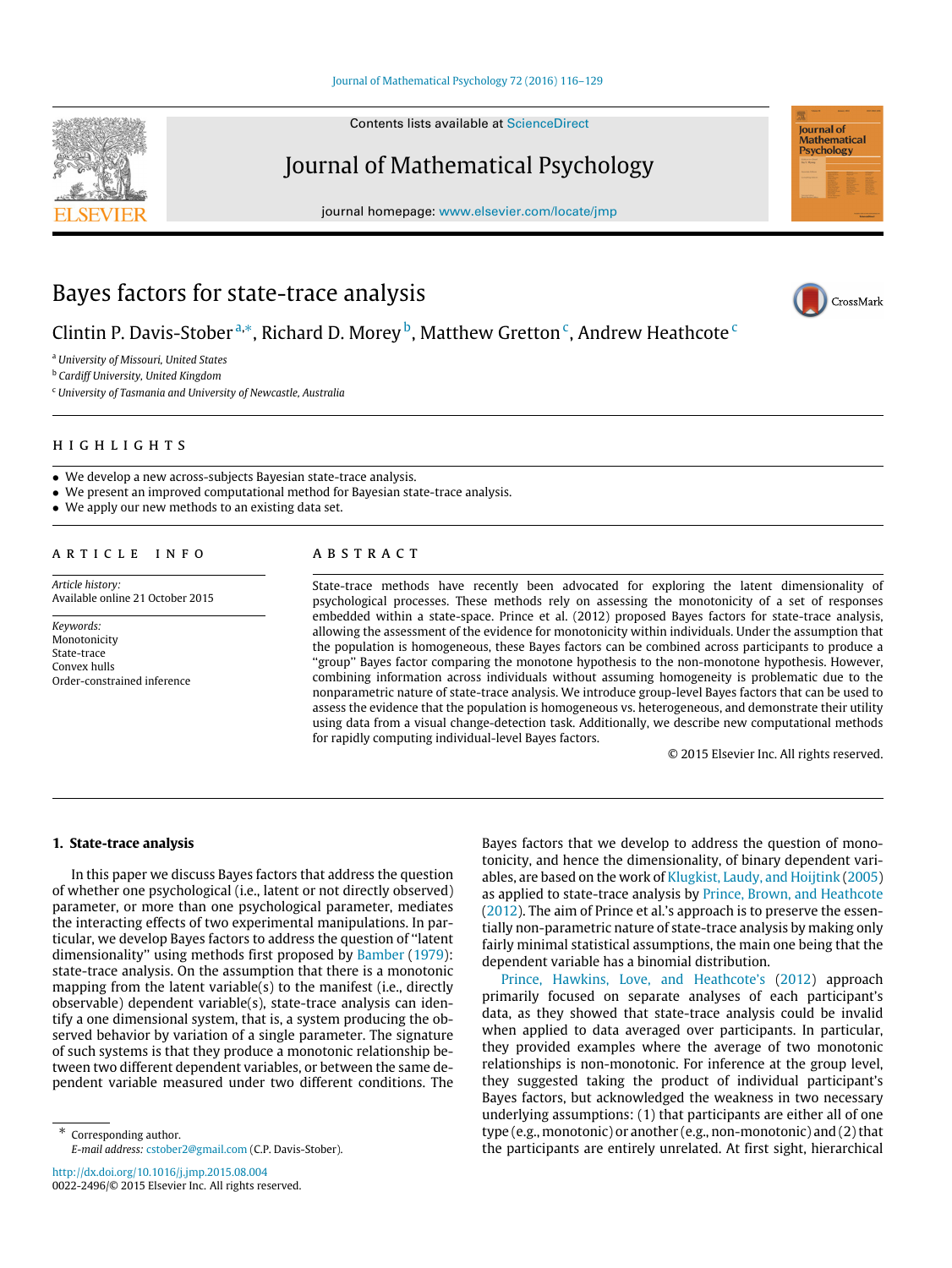modeling seems an obvious remedy to this weakness, but as we discuss in the second part of this paper it is far from obvious how to correctly specify such models without making strong parametric assumptions. The main problem is finding the correct space on which to hierachicalize; choosing the wrong space leads to the same difficulties as directly averaging the data.

Our contribution is twofold. We first summarize and extend [Prince,](#page-13-3) [Brown,](#page-13-3) [&](#page-13-3) [Heathcote's](#page-13-3) [\(2012\)](#page-13-3) approach, and develop a new method for computing their Bayes factors that is much faster than [Klugkist](#page-13-0) [et al.'s](#page-13-0) [\(2005\)](#page-13-0) methods as implemented by [Prince,](#page-13-3) [Hawkins](#page-13-3) [et al.](#page-13-3) [\(2012\)](#page-13-3). This methodology is based upon Laplace's approximation [\(Stigler,](#page-13-4) [1986\)](#page-13-4) and efficient numerical algorithms [\(Genz,](#page-13-5) [1992\)](#page-13-5). Second, we present an alternative group-level Bayes factor approach that tests whether all of the participants in a group have the same dimensionality. This method builds upon recent advances in testing mixture models of individual decision-making (e.g., [Regenwetter,](#page-13-6) [Dana,](#page-13-6) [&](#page-13-6) [Davis-Stober,](#page-13-6) [2011\)](#page-13-6). We demonstrate how this group-level Bayes factor partially alleviates the conceptual difficulties identified by Prince et al. when averaging data across individuals. We then show how this new ''aggregated Bayes factor'' test, when applied in conjunction with the group-level and individual tests of Prince et al., can provide a comprehensive state-trace analysis.

Throughout the paper we use as an example data from [Sense,](#page-13-7) [Morey,](#page-13-7) [Prince,](#page-13-7) [Heathcote,](#page-13-7) [and](#page-13-7) [Morey](#page-13-7) [\(in preparation\)](#page-13-7) examining the encoding dimensions that underpin short-term memory. Sense et al. sought to assess the evidence that participants make use of both a visual short-term memory store and an auditory short-term memory store when performing a visual change detection task with arrays of colored squares. That is, participants were shown set of squares at an array of different positions, then shortly after they were shown another set and had to indicate if the second set is the same as the first or whether it has changed. If visual short-term memory is limited, then it may sometimes be advantageous to verbally code visual stimuli (e.g., [Murray,](#page-13-8) [1965;](#page-13-8) [Schooler](#page-13-9) [&](#page-13-9) [Engstler-Schooler,](#page-13-9) [1990\)](#page-13-9). If verbal recoding occurs, then tasks designed to study visual short-term memory do not solely index visual capacity.

Suppose a researcher attempted to manipulate the involvement of a hypothesized latent auditory dimension in two ways, by (1) presenting the stimuli in the set either sequentially (allowing time for verbal recoding) or simultaneously (making verbal recoding harder because less time is available), and (2) by requiring concurrent articulation during study (making verbal recoding harder) or allowing silent study (making verbal recoding easier). [Fig. 1](#page-2-0) illustrates data from this design using three different visual array set sizes (number of items to be remembered). Typically, a researcher would use dissociations between the effects of such manipulations – usually operationalized by an ANOVA interaction test – to infer a role for more than one latent variable (e.g., [Shallice,](#page-13-10) [1988\)](#page-13-10). For example, the articulation manipulation may have a lesser impact with simultaneous presentation (where there is little verbal recoding anyway) than with sequential presentation (where articulation reduces the boost in performance from verbal recoding).

Many authors (e.g., [Bogartz,](#page-12-1) [1976;](#page-12-1) [Dunn](#page-12-2) [&](#page-12-2) [Kirsner,](#page-12-2) [1988;](#page-12-2) [Hen](#page-13-11)[son,](#page-13-11) [2006;](#page-13-11) [Loftus,](#page-13-12) [1978\)](#page-13-12) have observed that this dissociation logic is flawed, as interactions in the manifest variables can be caused, or masked, by scale effects in dependent variables (e.g., floor or ceiling effects). For example, a ceiling effect could mask a super-additive interaction at the latent level, making it appear as an additive effect in accuracy. This could be the case for set size 2 in [Fig. 1](#page-2-0) if the silent advantage was larger for simultaneous than sequential displays at the latent level but performance nearer ceiling in the simultaneous condition attenuated that advantage in accuracy relative to the less accurate sequential condition. Alternately, a ceiling effect might create a sub-additive interaction in accuracy even when additivity holds at the latent level.

Although researchers can sometimes take experimental precautions to avoid ceiling and floor effects associated with an ogival mapping between latent and manifest levels, [Prince,](#page-13-1) [Brown,](#page-13-1) [and](#page-13-1) [Heathcote](#page-13-1) [\(2012\)](#page-13-1) pointed out that little can be done to guard against complicated (but still monotonic) mappings involving more than one region of maximum sensitivity (i.e., rate of change of accuracy per unit change at the latent level). For example, suppose sensitivity was maximal at 65% and 85% accuracy, assuming the usual floor at 50% and ceiling at 100%. Differences in the less sensitive 75% midrange region would be attenuated relative to differences around 85%, even though the latter difference is nearer to ceiling. When ANOVA-interaction testing is carried out by classical methods a further problem occurs; it is impossible to infer a lack of interaction – and hence evidence for the simpler, one-dimensional model – leading to an inherent bias towards ever more complex models.

State-trace analysis provides a solution to these problems no matter how complex the mapping between latent and manifest variables, as long as it is monotonic. Developments of state-trace analysis since [Bamber's](#page-12-0) [\(1979\)](#page-12-0) seminal work have focused on two areas. Work by Loftus and colleagues built on the insights of [Loftus](#page-13-12) [\(1978\)](#page-13-12) about the key role of monotonicity in understanding the limits of what can be inferred about latent variables from observed interactions (e.g., [Busey,](#page-12-3) [Tunnicliff,](#page-12-3) [Loftus,](#page-12-3) [&](#page-12-3) [Loftus,](#page-12-3) [2000;](#page-12-3) [Loftus](#page-13-13) [&](#page-13-13) [Irwin,](#page-13-13) [1998;](#page-13-13) [Loftus,](#page-13-14) [Oberg,](#page-13-14) [&](#page-13-14) [Dillon,](#page-13-14) [2004\)](#page-13-14). Work by Dunn and colleagues focused on the implications of both [Bamber](#page-12-0) [\(1979\)](#page-12-0) and [Loftus](#page-13-12) [\(1978\)](#page-13-12) for dissociation logic, concluding that neither single nor double dissociations provide a necessary or sufficient basis for making inferences about latent dimensionality [\(Dunn,](#page-12-4) [2008;](#page-12-4) [Dunn](#page-12-2) [&](#page-12-2) [Kirsner,](#page-12-2) [1988,](#page-12-2) [2003;](#page-12-5) [Newell,](#page-13-15) [Dunn,](#page-13-15) [&](#page-13-15) [Kalish,](#page-13-15) [2010\)](#page-13-15). [Newell](#page-13-16) [and](#page-13-16) [Dunn](#page-13-16) [\(2008\)](#page-13-16) provided an overview of these developments and outlined areas where further progress is needed. Prominent among these areas was the need for statistical methods of quantifying evidence about monotonicity.

[Prince,](#page-13-1) [Brown,](#page-13-1) [and](#page-13-1) [Heathcote](#page-13-1) [\(2012\)](#page-13-1) advocated the Bayesian approach to state-trace analysis, which we also pursue here, for two reasons. First, they argued that appropriate statistical methods should make minimal parametric assumptions, so that the fundamentally non-parametric nature of state-trace analysis is not compromised. This maintains one of the most useful aspects of state-trace analysis; it is an ideal complement to parametric modeling because it provides guidance not dependent on specific modeling assumptions about the number of parameters that should be allowed to vary as a function of experimental manipulations (for an example of this interplay see [Heathcote,](#page-13-17) [Bora,](#page-13-17) [&](#page-13-17) [Freeman,](#page-13-17) [2010;](#page-13-17) [Heathcote,](#page-13-18) [Freeman,](#page-13-18) [Etherington,](#page-13-18) [Tonkin,](#page-13-18) [&](#page-13-18) [Bora,](#page-13-18) [2009\)](#page-13-18). A second key advantage of state-trace analysis is that it helps identify situations where complicated patterns of observed results, such as the potentially different pattern of interactions as a function of set size illustrated in  $Fig. 1$ , can be explained by a simpler underlying latent structure. This advantage relies on being able to quantify evidence for a null hypothesis – in the context of state-trace analysis, the monotonic hypothesis indicating a one-dimensional system – so null-hypothesis statistical testing is unsuitable.

Bayesian methods do require the additional assumption of a prior, but as we illustrate further below, this also provides an opportunity to take account statistically of pre-existing experimental and/or theoretical knowledge that is, in any case, essential in designing a successful state-trace experiment. In the next section, we describe [Prince,](#page-13-2) [Hawkins](#page-13-2) [et al.'s](#page-13-2) [\(2012\)](#page-13-2) approach to the design and analysis of state-trace experiments. We then present a computationally faster and more efficient method of computing their Bayes factors. In the following section we present a new Bayes-factor approach designed to evaluate evidence for monotonicity at the group level. We conclude with a summary and discussion.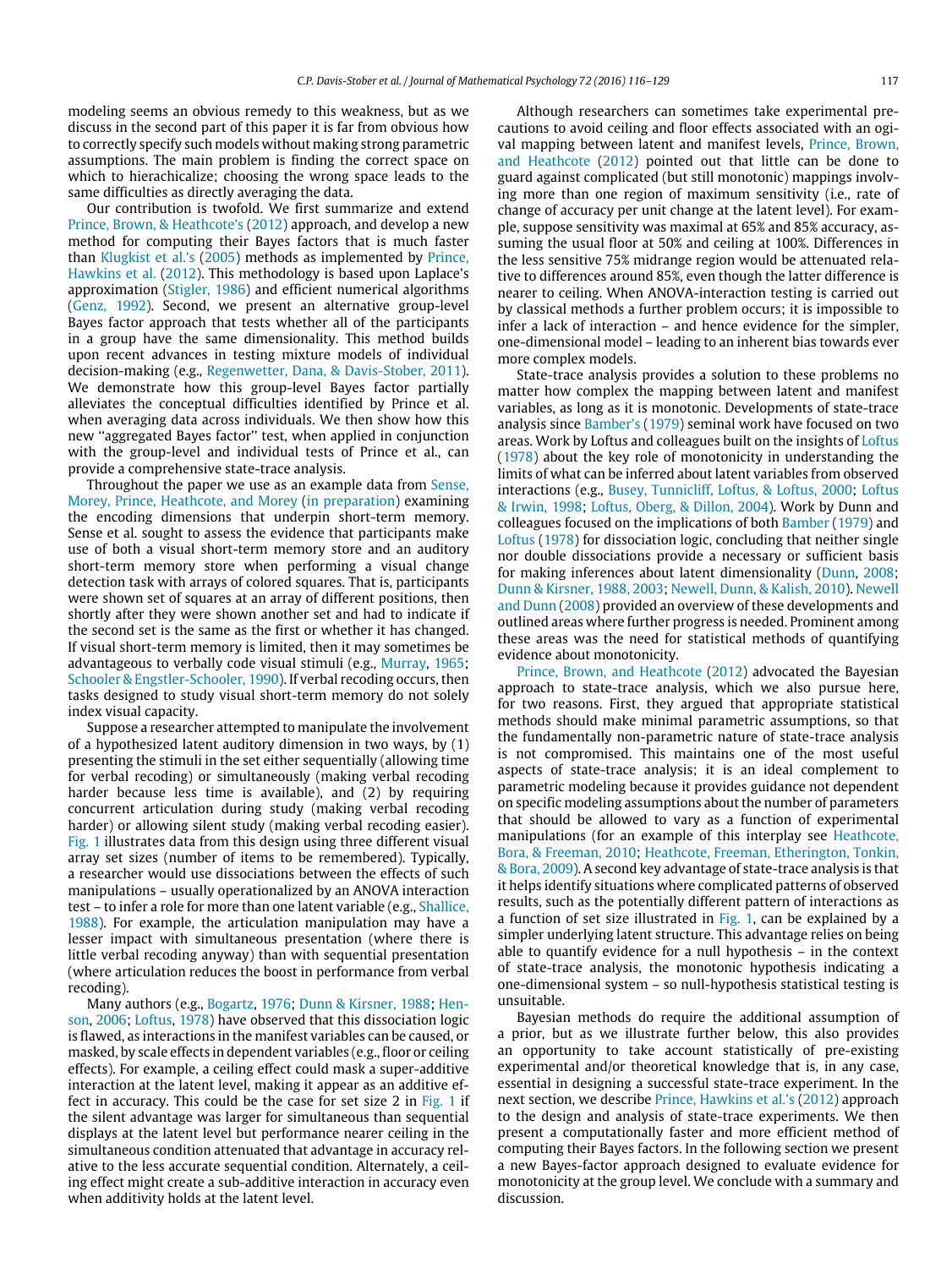<span id="page-2-0"></span>

**Fig. 1.** Accuracy averaged over 15 participants from [Sense](#page-13-7) [et al.](#page-13-7) [\(in preparation\)](#page-13-7). Accuracy for each participant was calculated assuming a uniform prior (i.e.,(*M* +1)/(*N*+2), where *M* is the number of correct responses and *N* the total number of responses, [Rouder](#page-13-19) [&](#page-13-19) [Lu,](#page-13-19) [2005\)](#page-13-19) were transformed to a probit scale before averaging. Within-subject standard error bars were calculated as described in [Morey](#page-13-20) [\(2008\)](#page-13-20).

## **2. Analysis of state-trace data**

State-trace analysis is accomplished by assessing the monotonicity of a plot of one set of dependent-variable values against another. In our example data set, we plotted accuracy for the sequential condition against accuracy for the simultaneous condition (see [Fig. 2\)](#page-3-0). We follow [Prince,](#page-13-1) [Brown,](#page-13-1) [and](#page-13-1) [Heathcote](#page-13-1) [\(2012\)](#page-13-1) in naming the independent variable whose levels constitute the axes of the state-trace plot the "state" factor<sup>[1](#page-2-1)</sup> (with levels  $s \in \{1...S\}$ where  $S = 2$ ), as it defines a state-space within which the behavior of the system under study is quantified. State-trace analysis focuses on the interaction between the state factor and a second independent variable, which we follow Prince et al. in calling the dimension factor (e.g., the articulate vs. silent), with levels  $d \in \{1...D\}$ . State and dimension roles can be interchangeable, but there are sometimes advantages for one assignment over the other (see Prince et al. for an extended discussion).

When the dimension factor has only two levels  $(D = 2)$ the resulting state-trace plot has only two points, and so cannot reveal a non-monotonic relationship. When  $D > 2$  the statetrace plot is potentially diagnostic of dimensionality; alternately, a third independent variable can be introduced. In the case of [Sense](#page-13-7) [et al.](#page-13-7) [\(in preparation\)](#page-13-7), the third variable was a manipulation of the number of studied items. [Prince,](#page-13-1) [Brown,](#page-13-1) [and](#page-13-1) [Heathcote](#page-13-1) [\(2012\)](#page-13-1) called this third manipulation the "trace" factor (with levels  $t \in$  $\{1 \dots T\}$ , as it traces out a trajectory in the state space within each level of the dimension factor. For a trace factor with *T* levels (e.g.,  $T = 3$  in our example data) the *T* corresponding points within each dimension level (e.g., silent or articulate conditions in our example data) are joined by lines called ''data traces''. [Fig. 2](#page-3-0) illustrates state-trace plots for two of [Sense](#page-13-8) [et al.](#page-13-8) [\(in preparation\)](#page-13-8) 15 participants, each of who performed between 2000 and 2500 trials over 4–5 sessions. Given each participant performed over 150 trials in each of the 12 experimental conditions, individual accuracy estimates are fairly precise as indicated by the credible intervals in [Fig. 2.](#page-3-0)

Monotonicity among the points in the state space is equivalent to them having the same order on each axis. For a data set constituted of observations,  $P_{t,d,s}$ , the state-trace is a plot of the ordered pairs  $(P_{t,d,1}, P_{t,d,2})$ . In [Fig. 2,](#page-3-0) the *x*-axis plots the sequential  $(s = 1)$  level of the state factor and the *y*-axis the simultaneous (*s* = 2) level of the state factor. The first level of the dimension factor is the articulate condition  $(d = 1,$  solid line) and the second the silent condition  $(d = 2)$ , dashed line). The points on each line correspond to the levels of the trace factor; sets-size  $2(t = 2)$ , 4  $(t = 4)$  and 8  $(t = 8)$ . Monotonicity holds under equivalence of the joint order  $rank(P_{n+1}) \equiv rank(P_{n+2})$ , where  $rank()$  is a function that returns the rank of the elements of the vector *P*.,.,*<sup>s</sup>* , where the "." indices range over  $t \in \{1 \dots T\}$  and  $d \in \{1 \dots D\}$  respectively. Monotonicity indicates that only one latent variable determines performance, so the analysis of latent dimensionality is based on the probability of sets of joint orders that constitute different ways in which monotonicity can be realized.

[Fig. 2](#page-3-0) provides an example where monotonicity appears to be violated and an example where it appears to hold. In order to refer to points on the graph we will use the subscripts  $t \in \{2, 4, 8\}$ to refer to set sizes,  $d \in \{a, s\}$  to refer to the articulate and silent conditions and  $s \in \{sim, seq\}$  to refer to the simultaneous and sequential conditions. For participant ''a'' in the top left panel of [Fig. 2](#page-3-0) monotonicity appears to be violated. For simultaneous displays, accuracy is always highest in the articulate condition for all set sizes (*P*.,*a*,*sim* > *P*.,*s*,*sim*). For sequential displays, in contrast, accuracy is higher in the silent than articulate condition for set-sizes 2,  $(P_{2,s,seq} > P_{2,a,seq})$ , and 8,  $(P_{8,s,seq} > P_{8,a,seq})$ , but is reversed for set-size 4,  $(P_{4,s,seq} < P_{4,a,seq})$ . This violation of monotonicity suggests that more than one latent variable may determine performance in participant ''a''. For participant ''o'' in the bottom left panel of [2](#page-3-0) monotonicity appears to hold as accuracy is higher for the silent than articulate condition at each display size in both types of displays, i.e., (*P*.,*s*,. > *P*.,*a*,.). Hence, for participant ''o'' one latent variable may be sufficient to explain performance.

In general, there are  $Q = (D \times T)!$  possible orders and so *Q* 2 joint orders. Assuming a prior in which all orderings are equally likely – for instance, if the priors on all points are identical and conditionally independent – the prior probability of any joint ordering is  $1/Q^2$ . A "model" can be thought of as a set of possible orderings; for instance, the monotonic model is the set of all joint orderings that are the same on each axis. If *K* is the number of joint

<span id="page-2-1"></span> $1$  A state factor can also be constituted of two different dependent variables. For example, [Busey](#page-12-3) [et al.](#page-12-3) [\(2000\)](#page-12-3) examined state-trace plots where one axis was the accuracy of recognition decisions and the other axis confidence ratings for those decisions.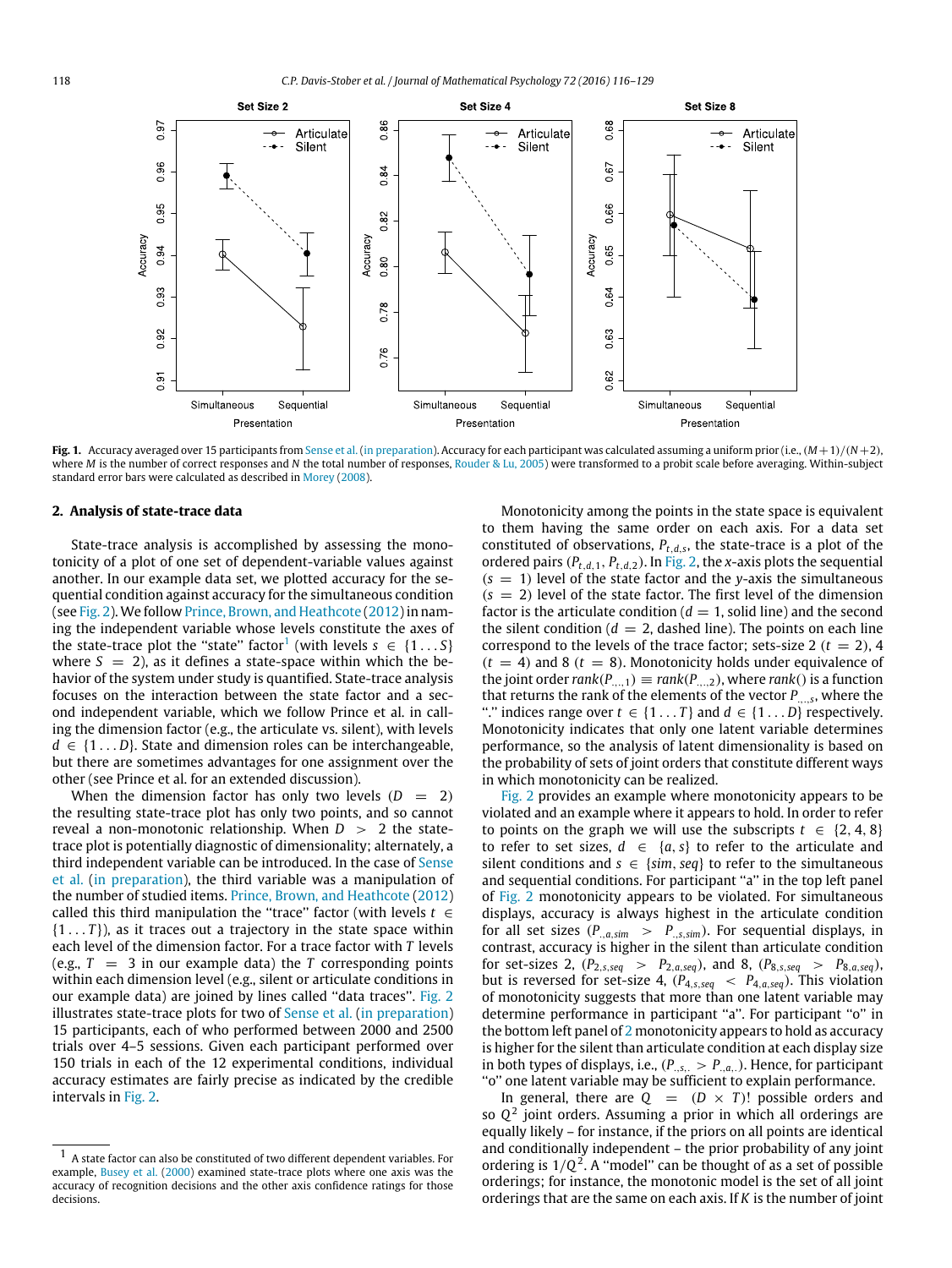<span id="page-3-0"></span>

Fig. 2. State-trace plots of accuracy for two participants from [Sense](#page-13-7) [et al.](#page-13-7) [\(in preparation\)](#page-13-7). The points labeled 2, 4 and 8 mark the mean accuracy for 10<sup>4</sup> posterior samples from the corresponding set-size condition (note that numbers always decrease from left to right, as the trace factor has a monotonic effect). Bars around the point indicate ''standard'' credible intervals (i.e., the 0.159 to 0.841 posterior quantiles). Sampling was performed on the probit scale then samples were transformed back to accuracy before averaging, and in all cases only samples with greater than chance accuracy were kept. For the left hand column no other restrictions on samples were enforced. For the middle column only samples following the trace-model order (i.e., increasing accuracy with decreasing set size) were retained. For the right hand column the dimension order constraint (i.e., greater accuracy for silent than articulate) was also imposed. Bayes factors (BF, with the monotonic model in the numerator and to non-monotonic model in the denominator, so  $BF > 1$  supports the monotonic model) calculated under the corresponding restriction are displayed in each panel.

orderings that constitute a model then the prior probability  $\pi$  of that model is  $K/Q^2$ . In our example data set, there are 6!  $= 720$ monotonic orderings, and so the prior probability of the monotonic model is  $\pi_M = 6!/(6!)^2 = 1/6! = 0.0014$ . The prior probability of the complementary non-monotonic model is  $\pi_{NM} = 1 - 0.0014 =$ 0.9986.

The posterior probabilities, denoted  $\pi^{(y)}$ , can be computed determining the proportion of the posterior distribution that is consistent with each ordering. Unlike prior probabilities under the assumption that all orders are equally likely, these posterior probabilities cannot easily be obtained analytically. Simple Monte Carlo methods can be used, but in some cases they are impractical. Below we return to the issue of how posterior probabilities can be calculated, and suggest an improvement on past methods, but first we consider how inference about latent dimensionality can be performed once they have been obtained, by computing Bayes factors.

The Bayes factor between two models is simply the ratio of the posterior odds between the models to the corresponding prior odds; that is, the Bayes factor is the degree to which the data have changed one's preference between the two models. For the monotonic vs. non-monotonic models, for example:

$$
BF_{M/NM} = \frac{\pi_M^{(y)}}{\pi_{NM}^{(y)}} / \frac{\pi_M}{\pi_{NM}}.
$$

In [Fig. 3,](#page-4-0) we plot *BFM*/*NM* (triangles) for each participant in our example data set. Clearly, for every participant there is strong evidence favoring monotonicity over non-monotonicity; even in the worst case, in order for the data not to change a belief in the non-monotonic, the prior preference for the non-monotonic model would have to be more than 25 times greater than the preference for the monotonic model.

However, *BFM*/*NM* is problematic when interest focuses on monotonicity associated with the interaction of state and dimension factors. This is because it conflates monotonicity associated with the interaction with the monotonic effect of the trace factor. The trace factor is often chosen because of prior knowledge that it has a monotonic effect at all levels of the state and dimension factors (e.g., accuracy decreases with increasing set size), and so it can be reliably used to sweep out the behavior of the system under study. Indeed, as shown in [Fig. 3,](#page-4-0) a ratio of Bayes factors for the monotonic trace model (i.e., a model where all data traces are monotonic) to its complement (i.e., the ''non-trace'' model, a model where at least one data trace is non-monotonic),  $BF_{T/NT}$ , shows (as stars) that the example data very strongly support this prior belief in relation to set size.

[Prince,](#page-13-1) [Brown,](#page-13-1) [and](#page-13-1) [Heathcote](#page-13-1) [\(2012\)](#page-13-1) proposed that a more appropriate approach is to use a Bayes factor that assumes the trace model is true, *BF*(*M*/*NM*)|*<sup>T</sup>* . This Bayes factor is computed by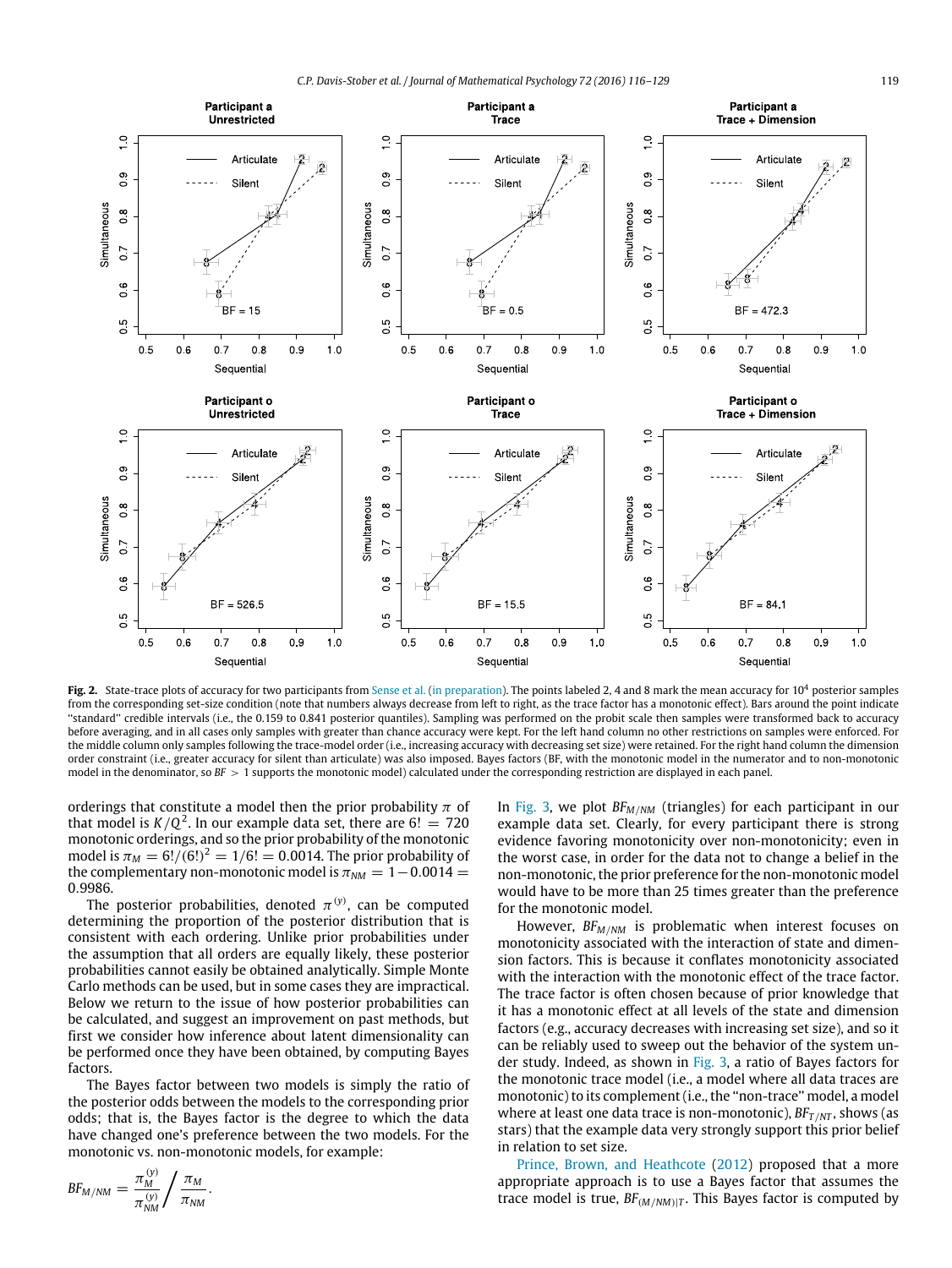considering only orders that conform to the trace model. This is critical for a ''fair'' test of the question of interest, a non-monotonic hypothesis with respect to the state and dimension factors; a theorist might maintain that this non-monotonic model holds, but simultaneously believe that the trace model should not be violated. In the case of the example data, no theorist would believe that performance would *increase* when the number of to-beremembered items increases. If the non-monotonic model includes the non-trace models, however, the Bayes factor for the nonmonotonic model will be unfairly penalized for being a complex model that no one would endorse.

[Prince,](#page-13-1) [Brown,](#page-13-1) [and](#page-13-1) [Heathcote](#page-13-1) [\(2012\)](#page-13-1) also pointed out that when the trace model is assumed to be true two particular monotonic orders are not diagnostic for the question of interest. These orders occur when, for both levels of the state factor, values from one level of the dimension factor all fall below or all fall above values from the other level of the dimension factor. Graphically, these two non-diagnostic orders correspond to data traces that do not overlap on either axis. Non-overlapping data traces are non-diagnostic because they must always result in monotonicity, even when extrapolation of the true data traces would result in a non-monotonic plot. That is, the trace manipulation has not been sufficiently influential, and so we are effectively back to the twopoint case where it is not possible to violate monotonicity.

In summary, [Prince,](#page-13-3) [Brown,](#page-13-3) [&](#page-13-3) [Heathcote's](#page-13-3) [\(2012\)](#page-13-3) method requires three partitions of trace-model orders, into non-monotonic (NM), monotonic non-overlapping (NO) and monotonicoverlapping (MO) sets. Prior probabilities for each set can be obtained analytically (see [Prince,](#page-13-1) [Brown,](#page-13-1) [&](#page-13-1) [Heathcote,](#page-13-1) [2012,](#page-13-1) for details); in our example data set they are  $\pi_{NM} = 7.33 \times 10^{-4}$ ,  $\pi_{NO} =$  $3.85 \times 10^{-6}$  and  $\pi_{M0} = 3.47 \times 10^{-5}$ . Once corresponding posterior probabilities are estimated, Bayes factors can be obtained and evidence for monotonic vs. non-monotonic models conditional on the trace model can be computed.

Unfortunately, simple Monte Carlo methods are usually impractical for computing the posterior probabilities necessary to obtain *[B](#page-13-1)F*(*M*/*NM*)|*<sup>T</sup>* . To overcome this problem [Prince,](#page-13-1) [Brown,](#page-13-1) [and](#page-13-1) [Heath](#page-13-1)[cote](#page-13-1) [\(2012\)](#page-13-1) used an order-constrained Gibbs sampler [\(Gelfand,](#page-13-21) [Smith,](#page-13-21) [&](#page-13-21) [Lee,](#page-13-21) [1992\)](#page-13-21). [Prince,](#page-13-3) [Hawkins](#page-13-3) [et al.](#page-13-3) [\(2012\)](#page-13-3) provided an R package (StateTrace) that implemented this approach and managed sampling to automatically obtain estimates with a specified accuracy. Even so, this approach can be time consuming. Instead, we suggest the use of Laplace's method [\(Stigler,](#page-13-4) [1986\)](#page-13-4), which enables posterior probability estimates to be obtained through numerical integration.

Laplace's method assumes a multivariate normal approximation to the posterior. Orderings of parameters correspond to integrals over regions of the multivariate normal, which can be computed using the algorithm outlined by [Genz](#page-13-5) [\(1992\)](#page-13-5). Rather than directly using the observed accuracies, it is beneficial to apply a probit (i.e., inverse cumulative normal) transform in order to yield better results where accuracies are close to floor or ceiling, with the multivariate normal approximation applied to the posteriors on the probit space. We have found that, except for very small sample sizes, the combination of the multivariate normal approximation on the probit space and Genz's algorithm for integration yields estimates in a tiny fraction of the time needed for sampling, and that these estimates correspond very well to the estimates obtained by sampling. R code to implement this analysis for the example data can be obtained is available in an online supplement (see [Appendix B\)](#page-12-6). This code is written so that it can be easily modified for other designs with any number of dimension-factor and trace-factor levels.

As [Fig. 3](#page-4-0) shows (open circles), *BF*(*M*/*NM*)|*<sup>T</sup>* is substantially reduced relative to its unconditional counterpart, although in most cases  $BF_{(M/NM)|T}$  is greater than one, indicating the data support

<span id="page-4-0"></span>

**Fig. 3.** Bayes factors calculated assuming greater than chance accuracy, for: (a) the Trace (T) model (a model under which points consistently increase or consistently decrease with the trace factor) vs. the Non-trace (NT) model (T vs. NT), (b) Monotonic (M) vs. Non-Monotonic (NM) model with no other order restrictions  $(M \text{ vs } NM)$ , (c) the Monotonic vs. Non-Monotonic model with trace (i.e., accuracy decreases as set size increases) order restriction (M vs. *NM*|*T* ) and (d) the Monotonic vs. Non-Monotonic model with the trace and dimension (i.e., greater accuracy in silent than articulate) order restrictions (M vs. NM | T & D). Horizontal dotted lines are placed at  $log_{10}(3)$ ,  $log_{10}(20)$  and  $log_{10}(150)$  corresponding to [Raftery's](#page-13-6) [\(1995\)](#page-13-6) boundaries between positive, strong and very strong evidence conventions.

monotonicity. The horizontal dotted lines in the figure indicate conventional values are sometimes used to classify ''positive''  $(>3)$  and "strong"  $(>20)$  and "very strong"  $(>150)$  evidence [\(Raftery,](#page-13-2) [1995\)](#page-13-2). Participants in [Fig. 3](#page-4-0) are sorted in order of increasing *BF*(*M*/*NM*)|*<sup>T</sup>* , and [Fig. 2](#page-3-0) provides state-trace plots for the participants with the weakest (''a'') and strongest (''o'') evidence for monotonicity according to  $BF_{(M/NM)|T}$ . The middle column of [Fig. 2](#page-3-0) plots estimates under the assumption of the trace-model prior, whereas the left hand column plots estimates under the assumption that all orders are equally likely. The two sets of estimates are very similar as the data conform quite closely to the trace model. Stronger support of monotonicity for participant ''o'' is evident in the data points being able to be joined by an always increasing line. Weaker support of monotonicity for participant ''a'' is evident in reversals in the increasing trend for set sizes of 8 and 2.

[Prince,](#page-13-3) [Brown,](#page-13-3) [&](#page-13-3) [Heathcote's](#page-13-3) [\(2012\)](#page-13-3) approach can be extended by adding further restrictions based on prior beliefs and knowledge. We explored imposing two constraints. First, true performance should always be above chance. We believe this is a reasonable restriction. The only way to obtain true performance below chance is if a participant flips their responses (i.e., consistently responds "same" when they intend "change"). Since performance is largely above chance, we see no reason to believe this occurred. This restriction does not substantially change the Bayes factors in this application, but it is possible that in other applications it might, and the reasonableness of the restriction would have to be considered.

A second restriction we considered was on the dimension factor: that true accuracy must be better in a silent condition than in the corresponding articulate condition. We believe this is another reasonable restriction, based on the fact that it is almost always found that dual-task performance is worse than single-task performance [\(Guérard](#page-13-22) [&](#page-13-22) [Tremblay,](#page-13-22) [2008;](#page-13-22) [Jones,](#page-13-23) [Farrand,](#page-13-23) [Stuart,](#page-13-23) [&](#page-13-23) [Morris,](#page-13-23) [1995;](#page-13-23) [Meiser](#page-13-24) [&](#page-13-24) [Klauer,](#page-13-24) [1999\)](#page-13-24). In the case of the specific hypothesis to be tested in the example data, this restriction should be appealing to both those who might advocate a role for verbal recoding and those that do not. Advocates of verbal recoding would argue that articulation should *selectively* hurt performance in one condition, not help. Advocates of both theoretical positions might also suggest a slight dual task cost.

Indeed, [Fig. 1](#page-2-0) shows that there appears to be a dual task cost, on average, for our example data, although [Fig. 2](#page-3-0) shows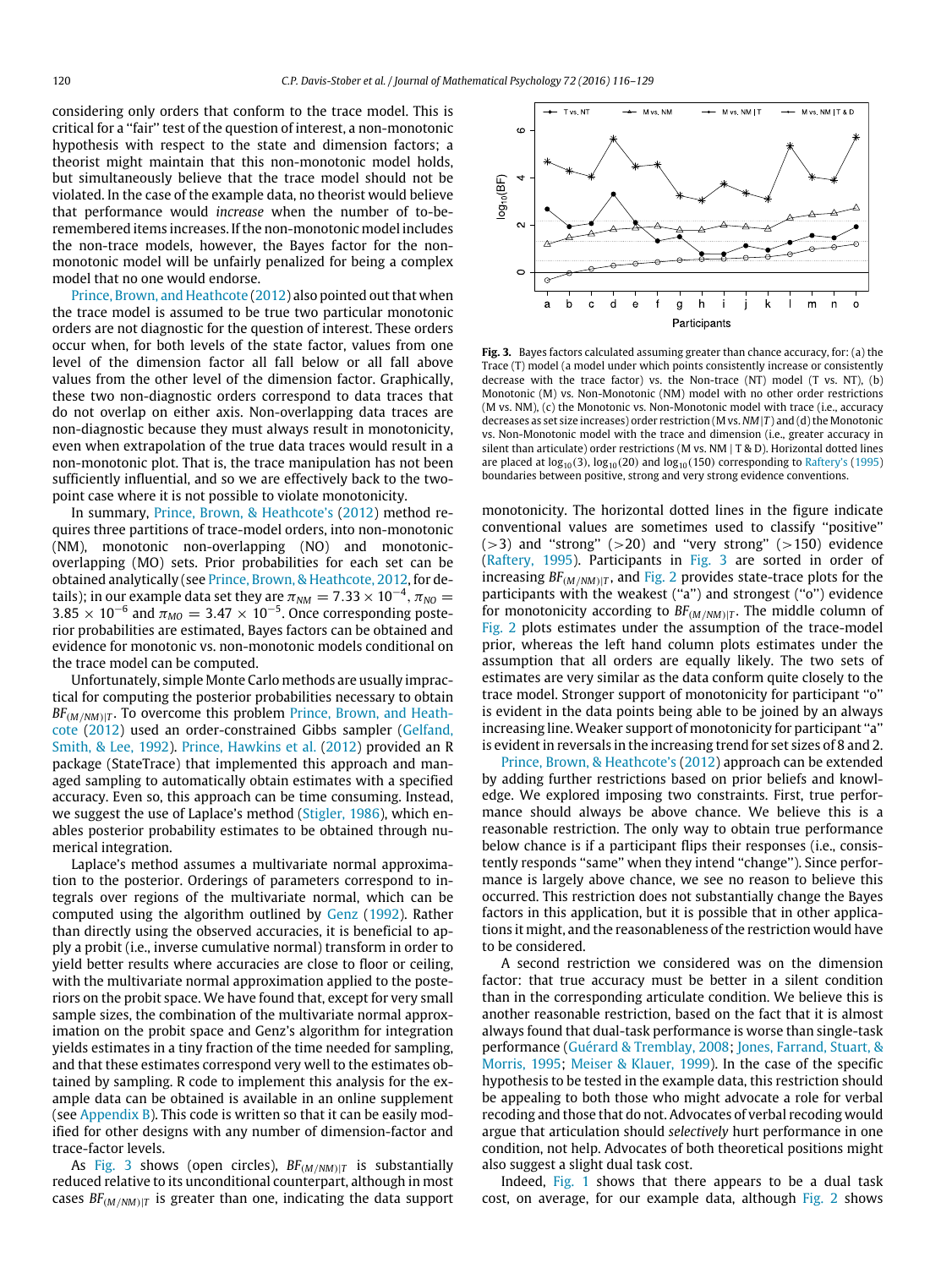that this was not the case for every participant. For example, participant "a" shows a number of reversals (e.g., for set size 8 in the sequential condition and set size 2 in the simultaneous condition). Imposing what we will call the ''dimension'' restriction corresponds to treating these reversals as measurement error. The right hand column of [Fig. 2](#page-3-0) shows estimates when both the trace and dimension restrictions are assumed, and [Fig. 3](#page-4-0) shows that the corresponding Bayes factors for monotonicity, *BF*(*M*/*NM*)|*T*&*<sup>D</sup>* (plotted as solid circles) are consistently increased relative to Bayes factors with only the trace restriction  $BF_{(M/NM)|T}$ . We would argue that *BF*(*M*/*NM*)|*T*&*<sup>D</sup>* provides the fairest assessment of the evidence for one underlying dimension provided by this data, due to the fact that the posited dual-task cost would be expected under either theoretical position being compared.

At the individual participant level, *BF*(*M*/*NM*)|*T*&*<sup>D</sup>* provides a range of strengths of evidence, changing prior beliefs by factors ranging from about 6 to about 2000. That said, the evidence is very consistent, favoring monotonicity for every participant. [Prince,](#page-13-1) [Brown,](#page-13-1) [and](#page-13-1) [Heathcote](#page-13-1) [\(2012\)](#page-13-1) suggested using the product of individual Bayes factors, which they called group Bayes factors (GBF) to quantify evidence at the group level. For the example data,  $log_{10}(GBF_{(M/NM)|T}) = 7.7$ , and  $log_{10}(GBF_{(M/NM)|T\&D}) = 24.7$ , both indicating very strong evidence in favor of all members of the group being monotonic relative to all members of the group being nonmonotonic.

The GBF rests on two assumptions: first, that the information from one participant does not inform us about what we would believe about another participant, apart from the Bayes factor. Second, it assumes that participants are homogeneous, with all participants being either monotone or non-monotone. This assumption of group homogeneity seems reasonable in light of the consistency of the individual participant results in [Fig. 3.](#page-4-0) However, in a simulation study, [Hawkins,](#page-13-25) [Prince,](#page-13-25) [Brown,](#page-13-25) [and](#page-13-25) [Heathcote](#page-13-25) [\(2010\)](#page-13-25) found increasing problems as sample size per participant decreases, with the GBF varying widely even when the group is homogeneous. Further, it is undesirable to decide which Bayes factors to compute on the basis of the data itself. It seems reasonable, a priori, to test whether the participants are homogeneous or heterogeneous, and so it would be desirable to compute a Bayes factor to test the homogeneity assumption before placing confidence in the strong result indicated by this the group Bayes factor.

## **3. Aggregated group-level Bayes factors for state-trace analysis**

We present a new method for computing a group-level Bayes factor that evaluates whether all individuals satisfy monotonicity vs. the hypothesis that at least one individual does not. This methodology utilizes data averaged across all individuals in the group. Let *J* be the total number of participants in the experiment. Let  $Z = T \times D \times S$  be the total number of experimental conditions. For the [Sense](#page-13-7) [et al.](#page-13-7) [\(in preparation\)](#page-13-7) data we have three levels of the trace factor, two levels of the dimension factor and two levels of the state factor, yielding  $Z = 3 \times 2 \times 2 = 12$  conditions. Let M be the vector of size Z  $\times$  1 defined as  $\textbf{\emph{M}}_{i} = \sum_{l=1}^{J} m_{i}^{l}, i \in \{1,2,\ldots,Z\},$ where  $m_i^l$  is the  $l^{th}$  participant's number of correct responses in experimental condition *i*. Likewise, let  $N$  be the vector of size  $Z \times 1$ defined as  $N_i$  =  $\sum_{l=1}^J n_i^l$ ,  $i \in \{1, 2, \ldots, Z\}$ , where  $n_i^l$  is the  $l^{th}$ participant's number of completed trials in experimental condition *i*. Let **P** be the Z  $\times$  1 vector defined as  $P_i = \frac{M_i}{N_i}, i \in \{1, 2, ..., Z\}$ , i.e., the average proportion correct for the *Z*-many experimental conditions.

Similar to [Prince,](#page-13-1) [Brown,](#page-13-1) [and](#page-13-1) [Heathcote](#page-13-1) [\(2012\)](#page-13-1), we model responses within each experimental condition as a binomial random variable. What is different for our analysis is that each binomial random variable corresponds to the *average* response, at the group level, for the corresponding experimental condition. Thus, each probability of success parameter corresponds to the average probability of a correct response. Similar to Prince et al., we also assume that all responses across experimental conditions are independent. These assumptions give the following joint likelihood over all experimental conditions:

$$
L(\theta|\mathbf{M}) = \prod_{i=1}^{Z} \theta_i^{N_i} (1-\theta_i)^{N_i - M_i}, \quad \theta_i \in (0, 1), \ \forall i \in \{1, 2, \dots, Z\}.
$$
\n(1)

<span id="page-5-0"></span>Let  $\theta = \theta_i$ ,  $i = \{1, 2, ..., Z\}$ , and let  $\Theta = (0, 1)^Z$ . Note that for each experimental condition  $i$ ,  $P_i$  is the maximum likelihood estimate for  $\theta_i$ .

The *M*, *N*, and *P* vectors are simply weighted sums (averages) of all participant responses. One attraction for analyzing these averaged data is the potential for increased statistical fidelity due to the greatly increased number of responses, yielding more stable results. However, as demonstrated by [Prince,](#page-13-1) [Brown,](#page-13-1) [and](#page-13-1) [Heathcote](#page-13-1) [\(2012\)](#page-13-1), the monotonicity relationships for state trace data averaged over participants need not be representative of the monotonicity relationships for any individual participant. This problem is not unique to state-trace analysis. A classic illustration from decision theory is the averaging of utility functions across participants. The shape of the resulting average utility function need not resemble the utility function of even a single individual (e.g., [Estes,](#page-13-26) [1956;](#page-13-26) [Luce,](#page-13-27) [1999\)](#page-13-27). Indeed, we can consider this 'averaging problem' as the classic Condorcet voting paradox in a different guise [\(Condorcet,](#page-12-7) [1785\)](#page-12-7).

Hierarchical modeling is one recommended solution to the averaging problem [\(Morey,](#page-13-28) [Pratte,](#page-13-28) [&](#page-13-28) [Rouder,](#page-13-28) [2008;](#page-13-28) [Pratte,](#page-13-29) [Rouder,](#page-13-29) [&](#page-13-29) [Morey,](#page-13-29) [2010;](#page-13-29) [Rouder](#page-13-19) [&](#page-13-19) [Lu,](#page-13-19) [2005\)](#page-13-19). In a hierarchical model, parameters of individuals are assumed to arise from parent populations of parameters. This allows the sharing of information across participants, without assuming that all participants have the same parameters, which is the implicit assumption when averages are used. Among the good properties of hierarchical models is ''shrinkage'', where individual participants' estimates are pulled towards a common population mean. Hierarchical shrinkage yields more efficient estimates than simply fitting each individual separately, due to the use of information from the population. Shrinkage would be especially useful with state-trace methods, because it can reduce the amount of data required to obtain clear inference from state-trace experiments.

Hierarchical modeling might thus appear to be helpful in the analysis of state-trace data. However, the non-parametric nature of state-trace analysis makes it difficult to build a hierarchical state-trace model. Consider the problem of defining population distributions on individuals' parameters. If we simply create hierarchical populations of probability parameters, then each probability will be pulled towards the observed mean probability by hierarchical shrinkage. This represents the averaging problem all over again: if the parameters are not shrunk in the correct parameter space, then there is no guarantee that the resulting shrunken estimates belong to the same family of models as the un-shrunken estimates. The averaging problem is, therefore, a special case of a more general problem that also affects hierarchical models.

A simple example is instructive. Consider a equal-variance signal detection model and a participant with  $d' = 2$  under two conditions where response bias is manipulated and  $\beta = 0.4$ , and 1.4. These yield true hit rates of 0.95 and 0.73, and true false alarm rates of 0.34 and 0.08 respectively. For simplicity, suppose our estimates of these hit and false alarm rates were equal to their true values. Plotting the *z*-transform of the hit rates against the *z*transform of the false alarm rates will yield points on a line with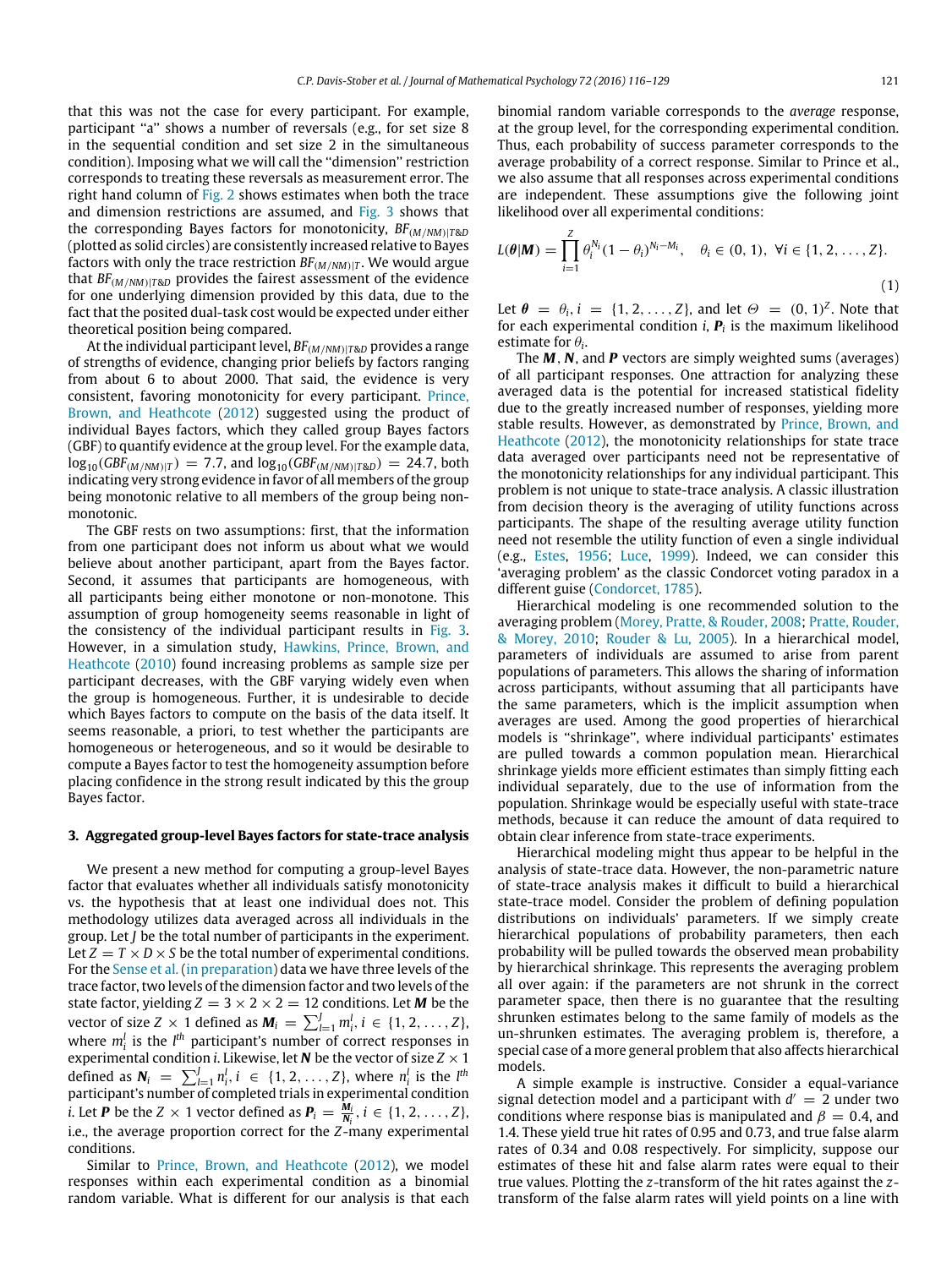a slope of 1, as required by the equal-variance signal detection model. If we build a hierarchical model on the probabilities that shrink these estimates towards the mean estimate – say, with 50% shrinkage – we obtain hit rates of 0.85 and 0.77, and false alarm rates of 0.18, and 0.11. The *z* transform of the hit and false alarm rates no longer lie on a line with slope 1: that is, the pooled values are outside of the space predicted by the model. Pooling on a model's parameter space, on the other hand, can never – by definition – produce estimates that are outside of the space of the model.

For hierarchical state-trace to work, a parameterized model constraining paths through the state-space would have to be posited, so that shrinkage would occur in the parameter space of that model. Essentially, one would have to parametrically model the psychological process itself. Building a hierarchical state-trace model would require the very information that using state-trace is supposed to free us from needing. We thus need a method for using the information across participants that does not require making parametric assumptions about the psychological process if we are to retain the nonparametric flavor of state-trace analysis.

To solve the averaging problem in this context, we propose to evaluate the averaged data, *P*, against a specific class of model. Rather than testing whether individual-level data support a collection of ordering conditions that correspond to a particular state-trace model, as in Prince et al., we propose to test whether the aggregated group-level data support the *convex hull* of those ordering conditions. More formally, suppose we have  $w$ -many orders of interest, e.g., all monotonic overlapping orders. Let *S<sup>k</sup>* denote the region of  $\Theta$  in which the parameter values,  $\theta_i$ ,  $i \in$  $\{1, 2, ..., Z\}$ , satisfy the  $k^{th}$  order,  $k \in \{1, 2, ..., w\}$ . In contrast to [Prince,](#page-13-1) [Brown,](#page-13-1) [and](#page-13-1) [Heathcote](#page-13-1) [\(2012\)](#page-13-1), rather than evaluating whether data support the model defined by  $\cup_{k=1}^w S_k$ , we evaluate whether the aggregated group-level data support the model  $s_t =$  $conv\{\cup_{k=1}^w S_k\}$ , where  $conv\{X\}$  denotes the convex hull of the set *X*.

The *convex hull* of a set *X* is defined as the smallest convex set containing *X*. The convex hull operation has a natural interpretation in terms of probability distributions. Let *X* be a finite set of values in R *Z* . Then the convex hull of *X* can be written as the following set:

$$
conv\{X\} = \left\{ \sum_{j=1}^{|X|} a_j \mathbf{x}_j | \mathbf{x}_j \in X, a_j \ge 0, \ \forall j \text{ and } \sum_{j=1}^{|X|} a_j = 1 \right\},\tag{2}
$$

where |*X*| denotes the cardinality of *X*. As seen in [\(2\),](#page-6-0) the convex hull over a set of values in  $\mathbb{R}^Z$  can be equated with the set of all probability distributions over the elements of *X*, as the convex hull is defined via all nonnegative weights, *a<sup>j</sup>* , that sum to one. This property of the convex hull operator holds for the general case where *X* is an infinite set (see [Boyd](#page-12-8) [&](#page-12-8) [Vandenberghe,](#page-12-8) [2004\)](#page-12-8).

Applied to our state-trace question, if the model defined by restricting  $\Theta$  to the convex hull over a set of specified orders on the parameters  $\theta_i$ ,  $i \in \{1, 2, ..., Z\}$ , is supported by the aggregated group-level data, *P*, then these data be described as conforming to a *mixture distribution* where each individual in the group makes responses corresponding to one of the allowable orderings. In other words, *P* can be described as a weighted sum such that each *a<sup>j</sup>* weight corresponds to the probability of selecting an individual who chooses according to the corresponding ordering relationship. See also [Regenwetter](#page-13-30) [et al.](#page-13-30) [\(2014\)](#page-13-30) for a discussion of how convex hull models can be interpreted using averaged data.

Conversely, if the aggregated group-level data, *P*, are not well described by this convex hull model then these data *cannot* be described via a probability distribution over individuals who all produce responses that satisfy one of the viable orders. This logically follows because the convex hull is defined as the set of all such distributions. Thus, at least a subset of the individuals did not make responses according to one of the specified orders. In other words, at least one individual (potentially more) violates the ordering conditions.

As a simple illustration, consider the case of two allowable orderings on the  $\theta_i$ ,  $i \in \{1, 2, ..., Z\}$ , parameters in Eq. [\(1\).](#page-5-0) Purely for illustrative and visual purposes, we will assume  $Z = 3$ , i.e., just three experimental conditions. In the left-hand side of [Fig. 4,](#page-7-0) we consider the parameter space  $\Theta$  restricted to two allowable orders,  $\theta_1 \leq \theta_2 \leq \theta_3$  and  $\theta_3 \leq \theta_2 \leq \theta_1$  (red-shaded region). Suppose we had data from two participants where each subject completed one hundred responses for each of the three conditions. Assume one subject made responses conforming to the  $\theta_1 \leq \theta_2 \leq \theta_3$ ordering and gave the following proportion of correct responses:  $\frac{0}{100}$ ,  $\frac{70}{100}$ , and  $\frac{72}{100}$  for conditions 1, 2, and 3 respectively. Suppose the other subject made responses in accordance with the  $\theta_3 \leq$  $\theta_2 \leq \theta_1$  ordering and gave the following proportion of correct responses:  $\frac{64}{100}$ ,  $\frac{62}{100}$ , and  $\frac{0}{100}$  for conditions 1, 2, and 3 respectively.<br>Momentarily putting aside the question of statistical inference, each subject appears to have produced data that conform to one of the two specified orders. However, averaging their data gives  $P = (\frac{64}{200}, \frac{132}{200}, \frac{72}{200}) = (0.32, 0.66, 0.36)$ . This value of *P* is plotted as 'Data1' on the left-hand side of [Fig. 4.](#page-7-0) Clearly, this grouplevel data does *not* satisfy either order as it is not contained within the red-shaded region on the left-hand figure, a classic example [o](#page-13-1)f the 'averaging problem' described by [Prince,](#page-13-1) [Brown,](#page-13-1) [and](#page-13-1) [Heath](#page-13-1)[cote](#page-13-1) [\(2012\)](#page-13-1). On the right-hand side of [Fig. 4,](#page-7-0) we consider the model formed by restricting  $\Theta$  to the convex hull of these two ordering conditions (green shaded region). Here, our hypothetical data generated by averaging these two participants is perfectly satisfied by the model. Indeed, this is true more generally. If all individuals in a state trace experiment make responses that conform to a viable order then the aggregated group-level data, *P*, must also conform to the convex hull over the set of all viable orders.

Consider now a second set of data, with the same experimental design as above with two participants. Suppose now that the aggregated group-level data is equal to  $P = (\frac{160}{200}, \frac{60}{200}, \frac{160}{200}) =$  $(0.8, 0.3, 0.8)$ . This value is plotted in [Fig. 4](#page-7-0) as "Data2". As can be seen on the right-hand side of [Fig. 4,](#page-7-0) Data2 violates the convex hull model (green-shaded figure). This implies that this particular set of aggregated data *cannot* have arisen from two participants who both satisfy one of the two viable orders. Depending upon the outcome of a formal statistical analysis, a researcher could conclude from this value of *P* that at least one of the participants made responses that violate both viable orders.

<span id="page-6-0"></span>Finally, is important to note in [Fig. 4](#page-7-0) that the convex hull of the two viable orders (right-hand figure) occupies a larger portion of the parameter space than their union (left-hand figure). For some combinations of  $S_k$ ,  $k \in \{1, 2, ..., w\}$ , the union can be identical to the convex hull, but this does not hold true in general. The union is necessarily contained within the convex hull, i.e.,  $\bigcup_{k=1}^{w} S_k \subseteq \mathcal{S}_t$ . Our test remains viable whether or not the union equals the convex hull of the union. We next describe how to carry out a formal statistical test of the convex hull model via a Bayes factor.

### *3.1. Statistical analysis*

Similar to [Prince,](#page-13-1) [Brown,](#page-13-1) [and](#page-13-1) [Heathcote](#page-13-1) [\(2012\)](#page-13-1) we employ the order-constrained Bayes factor methodology of [Klugkist](#page-13-0) [et al.](#page-13-0) [\(2005\)](#page-13-0) to evaluate our convex hull models. Let *U*<sup>1</sup> be defined as the 'encompassing model' formed by placing no a priori restrictions on the  $\theta_i$  values. Then the Bayes factor for  $\delta_t$  and  $U_1$ , denoted *ABFt*<sup>1</sup> (aggregated Bayes factor), is defined as the ratio of the two marginal likelihoods,

<span id="page-6-1"></span>
$$
ABF_{t1} = \frac{p(\mathbf{M}|\mathcal{S}_t)}{p(\mathbf{M}|U_1)} = \frac{\int L(\mathbf{M}|\boldsymbol{\theta})\pi(\boldsymbol{\theta}|\mathcal{S}_t)d\boldsymbol{\theta}}{\int L(\mathbf{M}|\boldsymbol{\theta})\pi(\boldsymbol{\theta}|U_1)d\boldsymbol{\theta}}
$$
(3)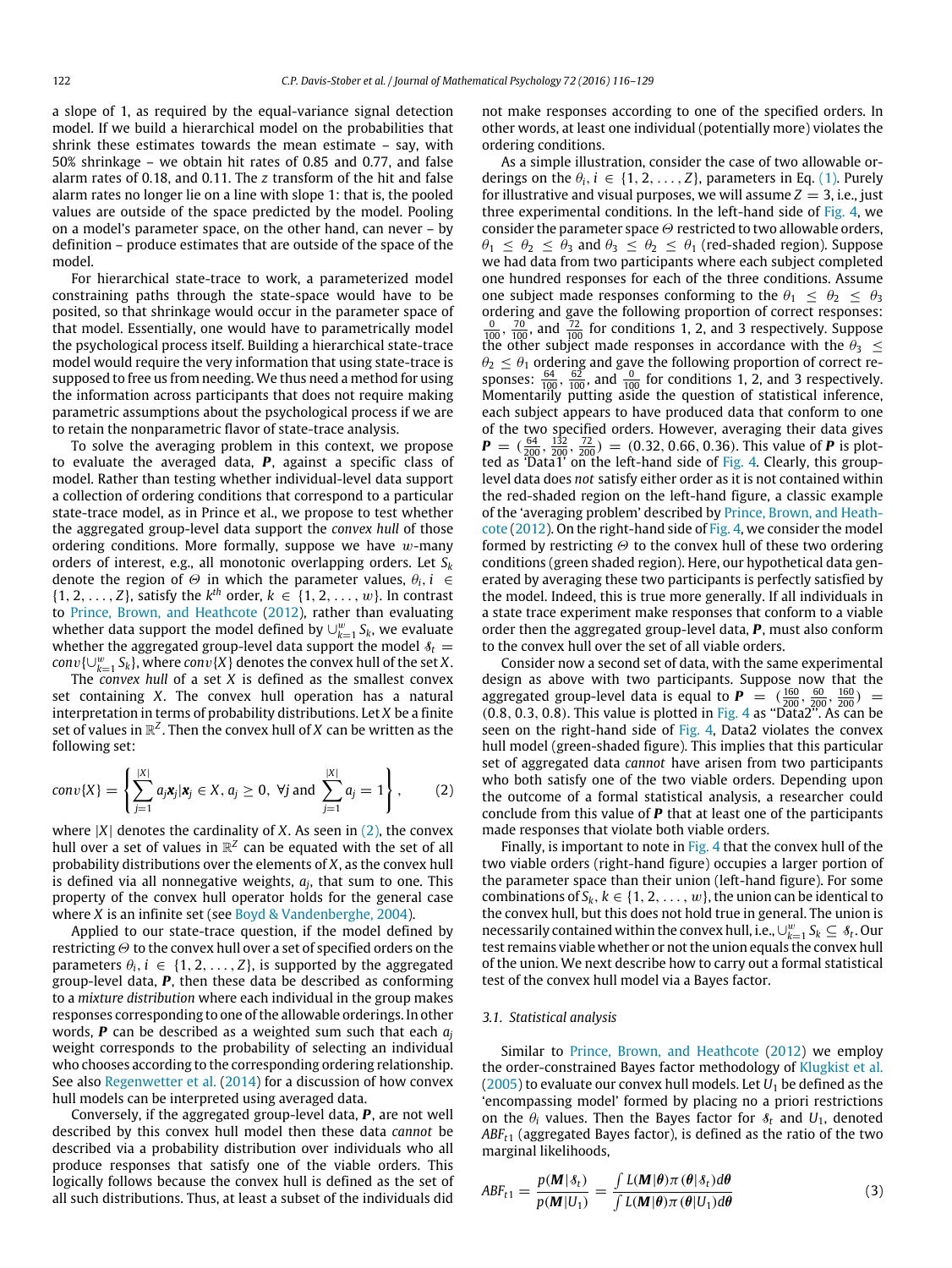<span id="page-7-0"></span>

**Fig. 4.** The left-hand figure plots the union of the two allowable orderings on the  $\theta_i$ ,  $i \in \{1, 2, 3\}$  parameters. The right-hand figure plots the convex hull of these two orderings. Data1 and Data2 represent *P* values that satisfy, respectively violate, the convex hull model. (For interpretation of the references to color in this figure legend, the reader is referred to the web version of this article.)

where  $\pi(\theta|\mathcal{S}_t)$  is the prior distribution of  $\theta$  under model  $\mathcal{S}_t$ , which is defined to be uniform on the support of  $s_t$ . The ABF $_{t1}$  is defined with respect to the encompassing model and evaluates the strength of evidence, in terms of the likelihood of generating the observed data, of our mixture model against the encompassing model. As described more fully in [Klugkist](#page-13-0) [et al.](#page-13-0) [\(2005\)](#page-13-0), Eq. [\(3\)](#page-6-1) can be further simplified. The Bayes factor under this inequalityconstrained framework can be described as the ratio of two proportions: the proportion of the encompassing prior in agreement with the constraints of  $s_t$  and the proportion of the encompassing posterior distribution in agreement with the constraints of  $\emph{\textbf{s}}_{t}.$  This simplification gives,

$$
ABF_{t1} = \frac{c_t}{d_t},\tag{4}
$$

where  $\frac{1}{c_t}$  is the proportion of the encompassing prior in agreement with the constraints of  $\delta_t$  and  $\frac{1}{d_t}$  is the proportion of the encompassing posterior distribution in agreement with the constraints of  $\delta_t$ . The proportion,  $\frac{1}{c_t}$ , for a mixture model can be easily obtained via uniform Monte Carlo sampling. Under our uniform priors, this value is simply the volume occupied by  $s_t$  in  $\Theta.$  We calculate the  $\frac{1}{d_t}$  terms using standard Monte Carlo sampling methods, i.e., random draws from the conjugate beta posterior formed by a uniform prior over each  $\theta_i$  in Eq. [\(1\).](#page-5-0)

To speed computation of  $\frac{1}{d_t}$  and  $\frac{1}{c_t}$  it is helpful to obtain a *facetdefining* description of *S<sup>t</sup>* . Geometrically, S*<sup>t</sup>* can be described as the convex hull of all extremal points corresponding to all of the pre-specified order restrictions on the  $\theta$  values. Since the number of orderings is finite,  $s_t$  will take the form of a convex polytope. A convex polytope is compactly described by its collection of facet-defining inequalities, i.e., the shortest possible list of linear inequalities on the  $\theta_i$ ,  $i \in \{1, 2, ..., Z\}$ , parameters such that the solution set is the convex polytope of interest. For the [Sense](#page-13-7) [et al.](#page-13-7) [\(in preparation\)](#page-13-7) re-analysis, we used the open-source software, PORTA [\(Christof,](#page-12-9) [Löbel,](#page-12-9) [&](#page-12-9) [Stoer,](#page-12-9) [1997\)](#page-12-9) to calculate the system of facet-defining inequalities for the  $\delta_t$  models we consider. This system of facet defining inequalities is provided in the [Appendix A.](#page-12-10) To calculate either  $\frac{1}{d_t}$  or  $\frac{1}{c_t}$ , we need only check if the sampled

 $\theta$  values from the posterior (prior, respectively) satisfy each and every linear inequality in this list. If a sampled  $\theta$  value satisfies all inequalities then it lies within  $s_t$ , otherwise not. In supplementary materials (see Appendix  $B$ ) we provide R functions using the rPorta package [\(Nunkesser,](#page-13-31) [Straatmann,](#page-13-31) [Wenzel,](#page-13-31) [Christof,](#page-13-31) [&](#page-13-31) [Loebel,](#page-13-31) [2009\)](#page-13-31) to calculate the *ABFt*<sup>1</sup> for arbitrary state-trace designs.

### *3.2. Re-analysis of Sense et al. data*

We now demonstrate, step-by-step, how to carry out a series of convex hull tests on aggregated state trace data. For the [Sense](#page-13-7) [et al.](#page-13-7) [\(in preparation\)](#page-13-7) data, [Table 1](#page-8-0) presents all twenty possible condition orders conforming to the trace constraint. We will exclude the two non-overlapping conditions in our analysis (Orders 1 and 20). For each of the twelve experimental conditions, we assign a triple, (*t*, *d*, *s*), referring to the trace, dimension, and state value of that experimental condition, e.g., (8, *a*, *seq*) refers to the condition of set size 8, articulate condition under the sequential manipulation – see [Table 1.](#page-8-0) Let  $P(Correct|(t, d, s))$  denote the average probability of a correct response to condition (*t*, *d*, *s*). To construct our model, let the  $\theta_i$  assignments be as follows:

| $\theta_1 = P(Correct (8, a, sim)),$    | $\theta_2 = P(Correct (8, s, sim)),$    |
|-----------------------------------------|-----------------------------------------|
| $\theta_3 = P(Correct   (4, a, sim)),$  | $\theta_4 = P(Correct (2, a, sim)),$    |
| $\theta_5 = P(Correct (4, s, sim)),$    | $\theta_6 = P(Correct (2, s, sim)),$    |
| $\theta_7 = P(Correct (8, a, seq)),$    | $\theta_8 = P(Correct (8, s, seq)),$    |
| $\theta_9 = P(Correct (4, a, seq)),$    | $\theta_{10} = P(Correct (2, a, seq)),$ |
| $\theta_{11} = P(Correct (4, s, seq)),$ | $\theta_{12} = P(Correct (2, s, seq)).$ |

Thus, for Order 4 in [Table 1,](#page-8-0) we would need to jointly impose the following two orders on the  $\theta_i$  values,

$$
\theta_1 < \theta_2 < \theta_3 < \theta_4 < \theta_5 < \theta_6 \quad \text{and}
$$
\n
$$
\theta_7 < \theta_8 < \theta_9 < \theta_{10} < \theta_{11} < \theta_{12}.
$$

Likewise, we consider the restrictions placed by the remaining 17 joint orders on the  $\theta_i$  values. Each of the 18 joint orders defines a convex subset of the parameter space. We proceed by finding the facet-defining inequalities that correspond to the convex hull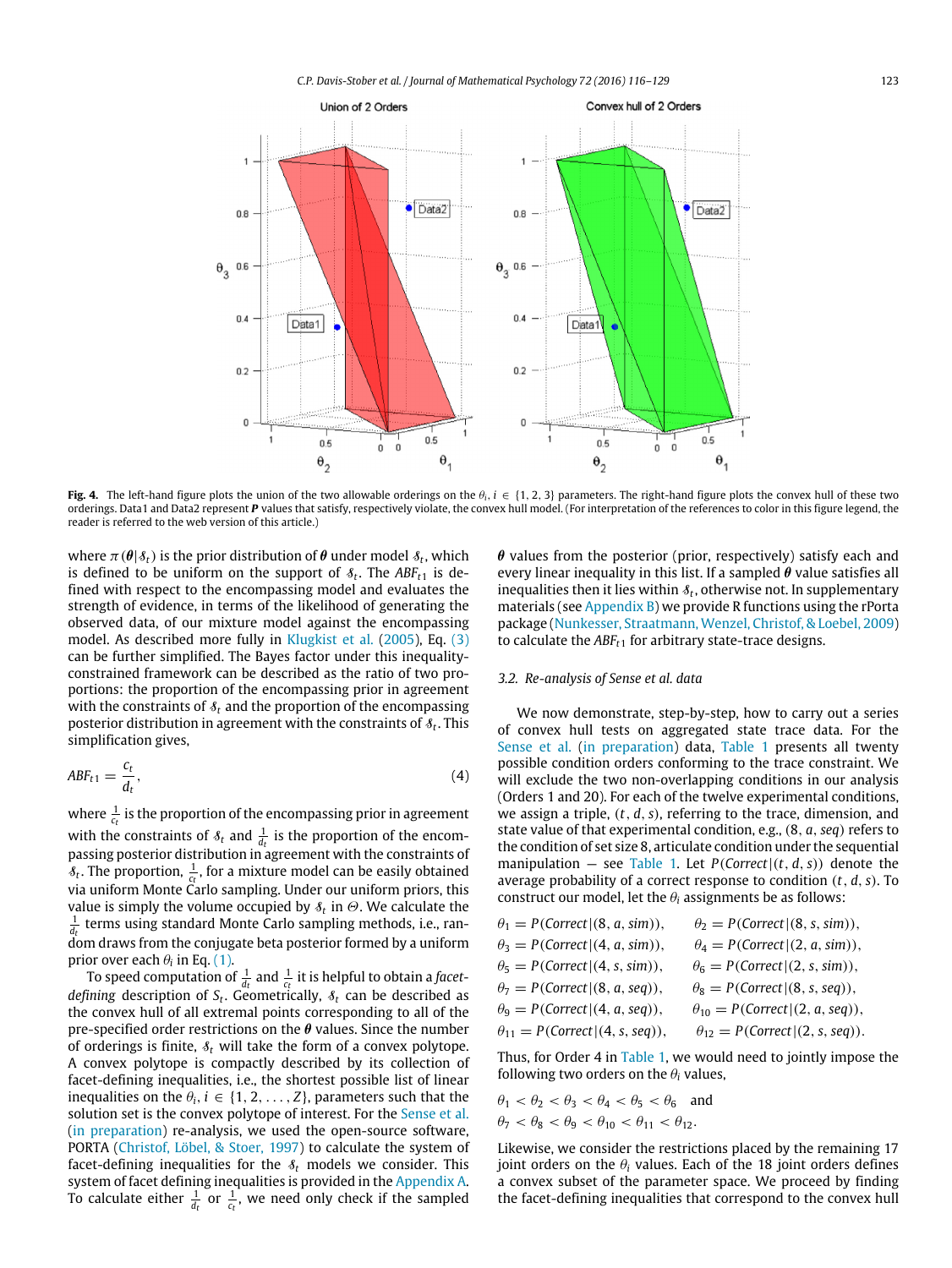#### <span id="page-8-0"></span>**Table 1**

The set of 20 condition orders (accuracy increasing from left to right) conforming to the trace constraint (as set size increases accuracy decreases). Sets size is indicated by a digit (2,4 or 8); a = articulate condition,  $s =$  silent condition. The two non-overlapping orders are indicated by NO in the subset column. The 5 orders conforming to the dimension constraint (accuracy in articulate less than silent) are indicated by D in the subset column.

| Number | 1  | 2  | 3  | 4  | 5  | 6  | Subset |
|--------|----|----|----|----|----|----|--------|
| 1      | 8a | 4a | 2a | 8s | 4s | 2s | D & NO |
| 2      | 8a | 4a | 8s | 2a | 4s | 2s | D      |
| 3      | 8a | 4a | 8s | 4s | 2a | 2s | D      |
| 4      | 8a | 8s | 4a | 2a | 4s | 2s | D      |
| 5      | 8a | 8s | 4a | 4s | 2a | 2s | D      |
| 6      | 8a | 4a | 8s | 4s | 2s | 2a |        |
| 7      | 8a | 8s | 4a | 4s | 2s | 2a |        |
| 8      | 8a | 8s | 4s | 4a | 2a | 2s |        |
| 9      | 8a | 8s | 4s | 4a | 2s | 2a |        |
| 10     | 8a | 8s | 4s | 2s | 4a | 2a |        |
| 11     | 8s | 8a | 4a | 2a | 4s | 2s |        |
| 12     | 8s | 8a | 4a | 4s | 2a | 2s |        |
| 13     | 8s | 8a | 4a | 4s | 2s | 2a |        |
| 14     | 8s | 8a | 4s | 4a | 2a | 2s |        |
| 15     | 8s | 8a | 4s | 4a | 2s | 2a |        |
| 16     | 8s | 8a | 4s | 2s | 4a | 2a |        |
| 17     | 8s | 4s | 8a | 4a | 2a | 2s |        |
| 18     | 8s | 4s | 8a | 4a | 2s | 2a |        |
| 19     | 8s | 4s | 8a | 2s | 4a | 2a |        |
| 20     | 8s | 4s | 2s | 8a | 4a | 2a | NO     |

over the 18 orders. Using the PORTA software, we obtain 34 linear inequalities on the  $\theta_i$ ,  $i \in \{1, 2, \ldots, 12\}$  parameters. These are the constraints that will be employed in calculating the *ABFt*<sup>1</sup> test. See [Appendix A](#page-12-10) for a complete list of the inequalities.

Next, we use this system of inequalities, along with samples from the prior and posterior distributions to obtain the values of  $\frac{1}{c_t}$  and  $\frac{1}{d_t}$  respectively. For these data, we obtained a Bayes factor, *ABFt*1, of 1666.7 in favor of *S<sup>t</sup>* , defined as the convex hull over Orders 2–18 from [Table 1.](#page-8-0) This is not surprising given what we already know regarding the individual-level analyses. Thus, we conclude that these averaged data support monotonicity. All code and data used in these examples are available as an online supplement (see [Appendix B\)](#page-12-6).

Next, we consider the model formed by the convex hull of all orders conforming to the dimension constraint, omitting nonoverlapping orders. $^2$  $^2$  For the Sense et al. data, these orders correspond to Orders 2–5 in [Table 1.](#page-8-0) We calculated the facet-defining inequalities for this convex hull (see [Appendix A\)](#page-12-10) and carried out the order-constrained statistical methodology described above. We obtained a Bayes factor of 2088.6 in favor of this convex hull model. This is somewhat stronger evidence than the first model we considered. We conclude that the aggregated data strongly support this model.

# *3.3. Testing convex hulls and the averaging problem*

Evaluating the convex hull of a set of viable relations allows for an interpretable test on aggregated data, but does not completely eliminate the averaging problem. If the convex hull model is rejected on a set of aggregated group-level data, we can be

confident that at least one individual in the group makes responses that violate the viable orders. However, if the convex hull model is supported via the *ABFt*<sup>1</sup> test we cannot be confident that all members satisfy monotonicity. In other words, it is possible to average responses from individuals who violate a set of viable orders and obtain an aggregated value of *P* that satisfies the convex hull model.

This problem is analogous to a recent discussion concerning the random preference transitivity model of [Regenwetter,](#page-13-6) [Dana,](#page-13-6) [and](#page-13-6) [Davis-Stober](#page-13-6) [\(2011\)](#page-13-6). This is a model of individual-level preference that is defined as the convex hull of all transitive preference relations. The model allows an individual to change his or her preferences at each sampled time, with the restriction that all preferences satisfy transitivity [\(Regenwetter,](#page-13-6) [Dana,](#page-13-6) [&](#page-13-6) [Davis-Stober,](#page-13-6) [2011\)](#page-13-6). Similar to our group-level application, if an individual's responses violate this model of transitivity the inference is on solid footing as, by convexity, the aggregated data could *not* have been generated by solely transitive preferences (up to sampling error). On the other hand, if an individual's responses are well-described by this model we cannot be certain that this person only made choices consistent with transitive preferences at all time points. Due to the averaging problem, it is possible for aggregated responses conforming to intransitive preferences to satisfy transitivity when aggregated across responses [\(Birnbaum,](#page-12-11) [2011\)](#page-12-11). [Regenwetter,](#page-13-32) [Dana,](#page-13-32) [Davis-Stober,](#page-13-32) [and](#page-13-32) [Guo](#page-13-32) [\(2011\)](#page-13-32) argued that this problem is partially mitigated to the extent that the convex hull of a set of viable preferences is restrictive, i.e., occupies a small proportion of the parameter space.

For this individual-level model of transitivity, one could get around this problem by examining the individual trials that the participant completed, but, as noted by [Regenwetter,](#page-13-32) [Dana](#page-13-32) [et al.](#page-13-32) [\(2011\)](#page-13-32), it is not always clear how to parse individual, trial-level data, unless the experiment was designed to follow a particular "blocking" structure [\(Birnbaum,](#page-12-11) [2011\)](#page-12-11). Said differently, there is often not a unique way to decompose an aggregated within-subject data vector into trial-level data vectors of equal length, — see Regenwetter et al. for a full discussion of this problem.

The averaging problem is similar for our proposed aggregated Bayes factor test, but with a few important differences. As we demonstrated, if the aggregated-across-subjects data violate the convex hull of a set of viable orders then, by convexity, at least one individual does not satisfy the specified monotonicity relationship. Should the model be well-fit, as in our analysis of the [Sense](#page-13-7) [et al.](#page-13-7) [\(in preparation\)](#page-13-7) data, it is still possible, due to the averaging problem, for these aggregated data to have been generated by individuals that do not satisfy the specified monotonicity relationship. In this way, testing the convex hull of a set of viable orders for aggregated group level data provides a one-directional test. If the model is not well-fit, we arrive at the strong conclusion that the group is not homogeneous with respect to the monotonicity relationship being tested. If the model is supported we cannot unequivocally state that all individuals satisfy monotonicity.

However, similar to the models of [Regenwetter,](#page-13-6) [Dana,](#page-13-6) [and](#page-13-6) [Davis-Stober](#page-13-6) [\(2011\)](#page-13-6) and [Davis-Stober](#page-12-12) [\(2012\)](#page-12-12), these convex hull models are often extraordinarily parsimonious. For example, the convex hull of the 18 orders described above occupies only 0.06% of  $\Theta$ . Furthermore, in contrast to the within-subjects application of Regenwetter et al., the across-subjects application described here has an advantage in that the aggregated data are naturally decomposed into responses from individual participants. In other words, should we find support for the convex hull of a set of viable orders, we need only examine the individual participant responses to guard against this instantiation of the averaging problem. Returning to the Sense et al. data, we found strong support for the convex hull model, thus, we need to examine individual responses, which we know to be well-described by monotonicity, see [Figs. 1](#page-2-0) and [2.](#page-3-0) Thus, *ABFt*<sup>1</sup> is interpretable for these data as indicating that all participants are monotonic.

<span id="page-8-1"></span><sup>2</sup> For these data, we do not consider the convex hull model formed by the two non-overlapping orders. For reasons described in [Prince,](#page-13-1) [Brown,](#page-13-1) [and](#page-13-1) [Heathcote](#page-13-1) [\(2012\)](#page-13-1), these orders are not diagnostic for determining monotonicity in statetrace analyses. Testing non-overlapping orders is useful primarily as a diagnostic technique for evaluating the efficacy of the experiment, i.e., rejecting the nonoverlapping orders indicates that the experiment was effective at producing condition overlap. For these reasons, we do not consider a convex hull model for these orders. The Sense et al. data, at the individual level, indicates substantial overlap.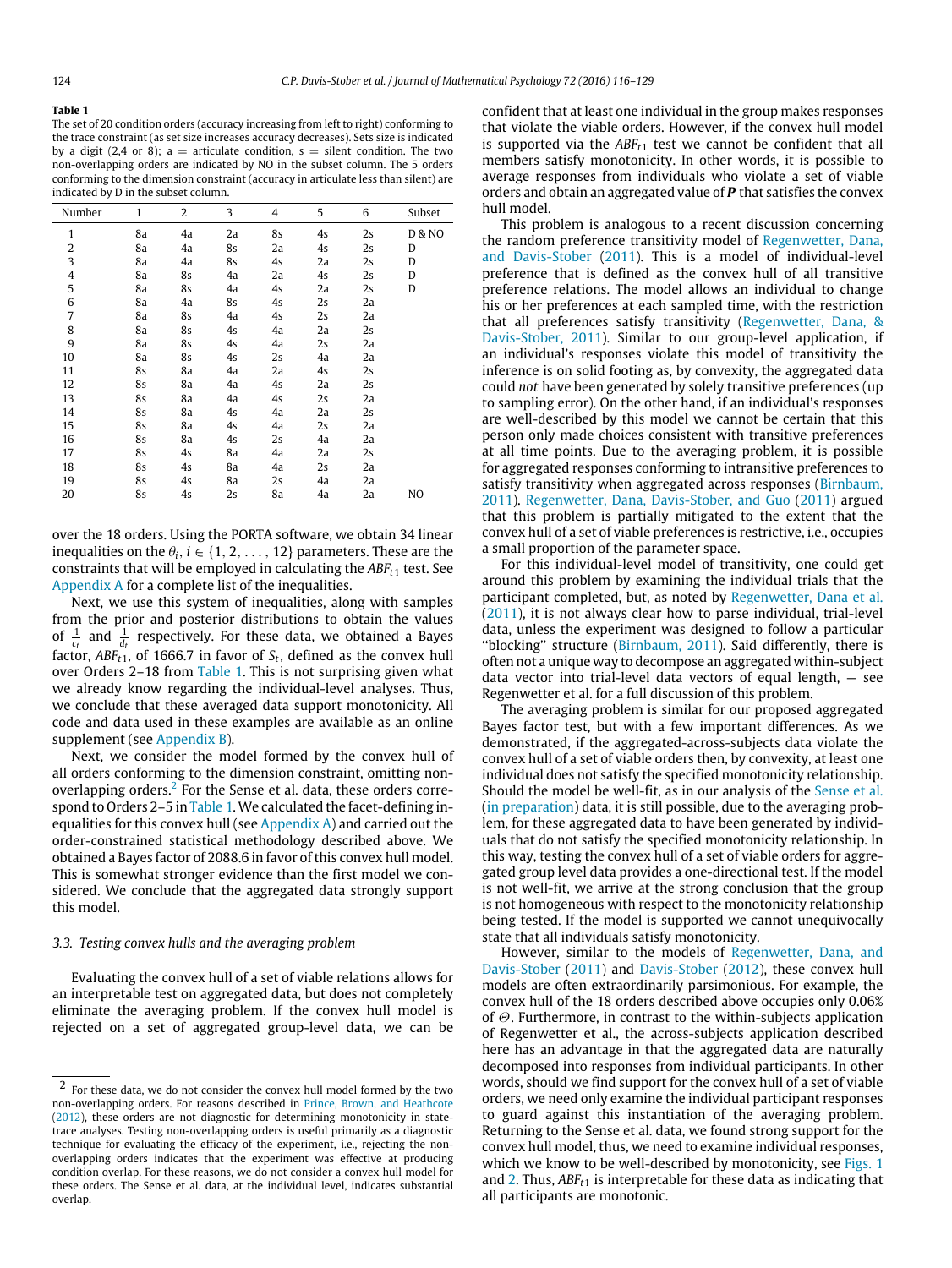### *3.4. Sensitivity of the convex hull test*

This line of inquiry raises the question of how sensitive the *ABFt*<sup>1</sup> test is at detecting groups with individuals that violate the specified ordering conditions. The ability of the  $ABF_{t1}$  test to ''detect'' a group with individuals that violate the specified ordering conditions depends upon multiple factors. First, if a minority of individuals violate monotonicity, the sensitivity of the test strongly depends upon how severe the violations are. If data from only a few individuals violate the model, and not severely, then the aggregated group-level data may not violate the convex hull model strongly, or at all, yielding a Bayes factor in favor of the monotonic model. Second, the sensitivity of the *ABFt*<sup>1</sup> test also depends upon how heterogeneous the responses of all the group members are. In general, the more heterogeneous the responses of the group members the less sensitive the *ABFt*<sup>1</sup> test is. For example, suppose we have a group of eighteen individuals who each produce responses that conform to one of the Orders 2–18 in [Table 1,](#page-8-0) with each individual having responses that conform to a distinct order. If we add individuals to this group whose responses do not conform to any of these orders, all else equal, we will need to add many more such violating individuals to reject the monotonic convex hull model than if the original 18 participants made responses conforming to the same order.

To examine the sensitivity of the *ABFt*<sup>1</sup> test at detecting violating individuals, we carried out the following simulation study. We modeled our simulation conditions after the general experimental design of the [Sense](#page-13-7) [et al.](#page-13-7) [\(in preparation\)](#page-13-7) experiment. We simulated a total of fifteen individuals in each group, with each individual responding to 100 trials per condition, with twelve total experimental conditions. For the *ABFt*<sup>1</sup> test, we considered the convex hull model defined over Orders 2–18 from [Table 1.](#page-8-0) The goal of this simulation study is to evaluate the sensitivity of the *ABF*<sub>t1</sub> test under different levels of heterogeneity of responses. All individual-level responses were generated from independent binomial random variables, one per condition, with the binomial parameters systematically chosen to model differing levels of heterogeneity in the group.

Our simulation study was carried out under two conditions: ''high'' and ''low'' levels of group heterogeneity. In both conditions we systematically varied the proportion of individuals who violated monotonicity to those who satisfied it. We considered 15 possible configurations per condition: 1 individual violating with 14 satisfying, 2 violating to 13 satisfying, and so on, with, at the extreme, 15 violating monotonicity and 0 satisfying. We begin by describing the high heterogeneity condition. For each individual assigned to satisfy monotonicity, we randomly sampled binomial parameter values across all experimental conditions by uniformly sampling from the convex hull model over Orders 2–18. Once these parameter values were sampled, data was generated according to the sampled parameter values with 100 responses per condition per subject. For monotonicity violating individuals, we randomly sampled the binomial parameter values from the remainder of the space that does not conform to the convex hull model and generated data accordingly. This represents a worst case scenario for the convex hull test, as the uniform sampling ensures a highly heterogeneous mix of individuals that satisfy the convex hull model, as well as those that violate it. In the low heterogeneity condition, we proceeded as in the previously described condition with the exception that all simulated individuals assigned to satisfy monotonicity produce data generated according to the same randomly selected order. The violating individuals were simulated randomly as in the high heterogeneity condition. Across all conditions we applied the *ABFt*<sup>1</sup> test to the aggregated, group level data for each simulated data set.

The results of this simulation are displayed in [Fig. 5.](#page-10-0) The *x*axis displays the number of simulated violating individuals in the group, with the remainder simulated to conform to the convex hull model according to either the minimum or maximum heterogeneity methods. The *y*-axis displays the proportion of the simulated data sets, per condition, that yielded a Bayes factor smaller than 1, indicating support for the encompassing model. The values on the *y*-axis were obtained for each condition and ratio-membership level by repeating the following process 4000 times: independently sampling response probabilities that conform/violate the convex hull model in the specified ratio according to either the high or low heterogeneity condition, simulating data responses, and carrying out the *ABGFt*<sup>1</sup> test. Thus, the values on the *y*-axis are interpreted as the proportion of simulated data sets that yielded at least weak support for the encompassing model. For example, under the low heterogeneity condition, 7.3% of simulated data sets generated by groups with a single violating individual would be extreme enough to provide any evidence against the convex hull model by the *ABFt*<sup>1</sup> test.

As [Fig. 5](#page-10-0) shows, the ABF<sub>t1</sub> test is more sensitive at detecting monotonicity violating individuals when there is less heterogeneity present. Under the low heterogeneity condition, if there is at least one-third (5 subjects) monotonicity violating individuals in the group, there is an excellent chance of obtaining evidence against the convex hull model via *ABFt*1, and for only one-fifth (3 subjects) there is a greater then even chance. As seen in [Fig. 5,](#page-10-0) the high heterogeneity condition causes the convex hull test to be much less sensitive. Under these conditions, it is difficult to obtain evidence against the convex hull model until the number of monotonicity violating individuals is in the group majority. Both of these conditions represent ''extremes'' and actual data will tend to fall somewhere in between.

# *3.5. Relationship between ABFt*1, *GBF and individual tests*

For the [Sense](#page-13-7) [et al.](#page-13-7) [\(in preparation\)](#page-13-7) data, the evidence is overwhelmingly in support of monotonicity. Thus, *ABFt*1, *GBF* , and the individual-level tests are all in agreement. One could, however, construct alternative scenarios where the various tests could systematically disagree, as they each evaluate different hypotheses and, in the case of *ABFt*<sup>1</sup> and *GBF* , are defined on different data structures. For example, it is possible for *GBF* to not strongly support either all monotonicity or all non-monotonicity in the group, but for *ABFt*<sup>1</sup> to strongly support at least one individual violating monotonicity.

The group-level tests become especially important when the number of trials at the individual level is very small, e.g., a study could have a large number of participants but few responses per participant. In this case one might expect most individual-level tests to be equivocal. However, the *GBF* could still strongly favor monotonicity in two ways. First, weak preferences expressed by all individual tests could be very consistent. In this case the *ABFt*<sup>1</sup> is likely to also support homogeneity. Second, the *GBF* could be dominated by a few individual tests displaying much stronger preferences than the remainder. In this case the *ABFt*<sup>1</sup> can help differentiate between the case where the remaining individuals are also consistent with monotonicity, in which case the *ABFt*<sup>1</sup> would tend to support homogeneity, and the case where some or all are inconsistent, in which case the *ABFt*<sup>1</sup> would tend to support heterogeneity.

### **4. Discussion**

We have presented a series of Bayes factor techniques for de[t](#page-12-0)ermining whether the observed points in a state-trace plot [\(Bam](#page-12-0)[ber,](#page-12-0) [1979\)](#page-12-0) of binary dependent variables are monotonic, with the aim of deciding if one latent psychological variable, or more, mediates the interacting effects of two manipulations (experimental ''state'' and ''dimension'' factors). We summarized previous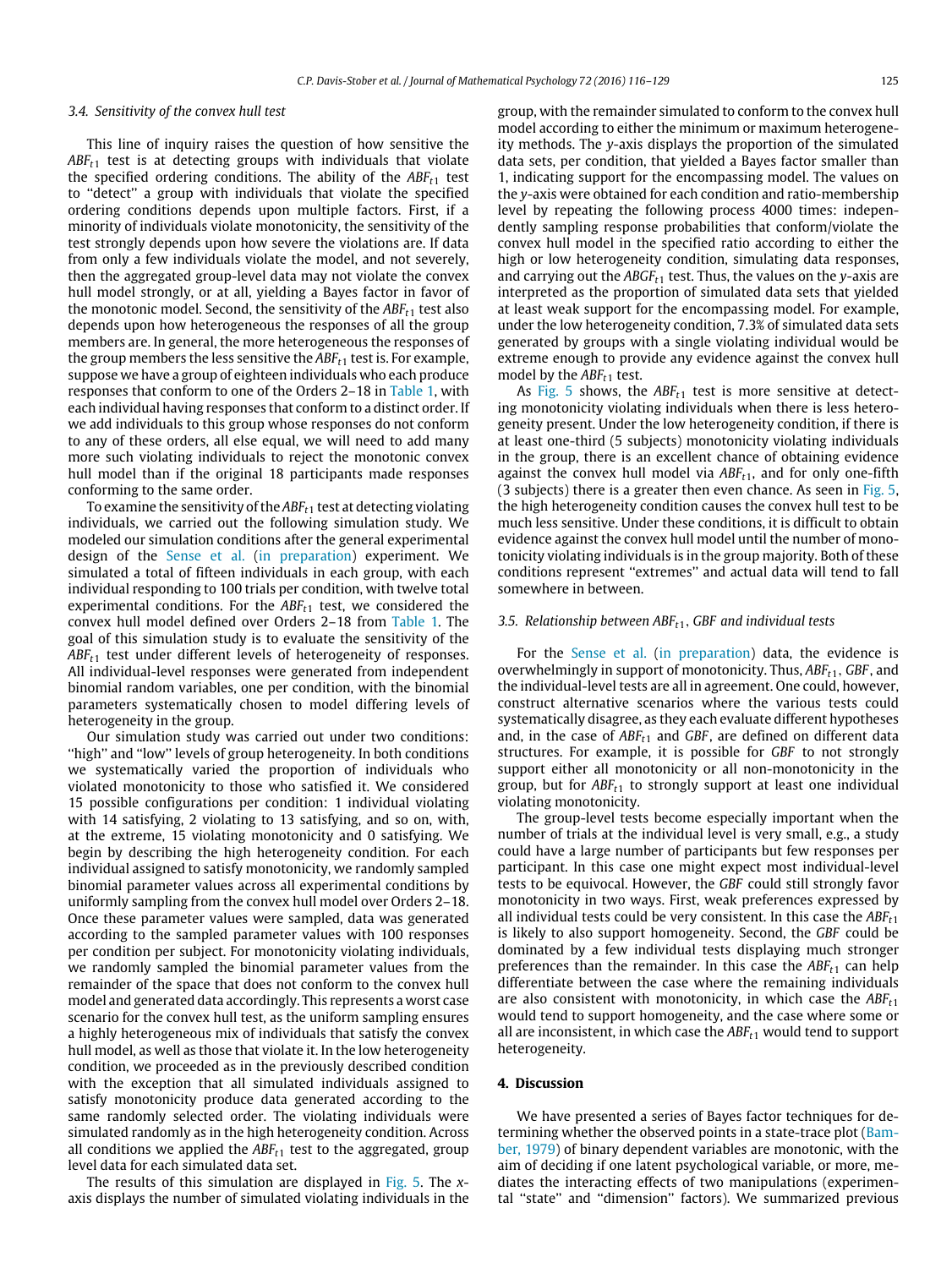<span id="page-10-0"></span>

Number of Individuals that Violate Monotonicity in 15 person Group **Fig. 5.** The *x*-axis displays the number of simulated violating individuals in a group of 15 members. The *y*-axis displays the proportion of the simulated data sets, per

 $\overline{7}$ 

8

9

 $10$ 

 $11$ 

 $12$ 

Bayesian methods for evaluating these questions at the individual level, extended them by showing how a priori plausible restrictions can be added to produce more focused tests, and developed a new computational methods that greatly speed their application. We then presented a new group-level, across-participant state-trace analysis. This new ''aggregated Bayes factor'' (*ABFt*1) is applied to data averaged over participants. It can provide unambiguous (up to sampling error) evidence for heterogeneity among participants in their monotonicity. This allows it to be used to guard against inappropriate use of [Prince,](#page-13-3) [Brown,](#page-13-3) [&](#page-13-3) [Heathcote's](#page-13-3) [\(2012\)](#page-13-3) method of combining individual-level Bayes factors, the ''group Bayes factor''(*GBF* ), which assumes homogeneity. However, it cannot unambiguously support homogeneity, so when homogeneity is supported individual-level tests need to be examined. Hence, we recommend that *ABFt*1, *GBF* and individual-level tests all be calculated in concert with one another in order to provide the most solid basis for state-trace inference.

 $\overline{c}$ 

03  $0<sub>2</sub>$  $\Omega$ .  $\mathbf 0$ 

condition, that yielded a Bayes factor smaller than 1, indicating support for the encompassing model.

 $\overline{\mathbf{3}}$ 

 $\overline{4}$ 

5

6

There is an additional caveat with respect to the ability of the individual tests to support the null hypotheses. Note that statetrace analysis as typically presented relies on testing whether a finite set of observed points have the same ordering across multiple dependent variables. The null hypothesis is that these points are monotonic. However, the theoretical hypothesis of interest is typically not about the limited set of points observed, but rather all about points that might have been observed; the null hypothesis is that all points that might be observed in a state-trace plot follow a single, monotone function. Even if this null hypothesis is violated, there still might be finite subsets of points which are monotone. The null hypothesis in the state-trace analysis is in a sense, therefore, a different null hypothesis from the one of theoretical interest, and moving from support for the null that*these* points are ordered to the null that *all* points are ordered involves an implicit smoothness assumption.

13

 $14$ 

15

It would be desirable to explicitly test the more general and theoretically interesting null hypothesis, but this does not seem possible within a nonparametric state-trace analysis. Testing hypotheses about points on curves that could have been observed but were not involved in making assumption about the curve, and this is precisely the sort of assumption that state-trace analysis attempts to avoid. The cost of this nonparametric orientation is that, although evidence for the alternative hypothesis of nonmonotonicity is straightforward to interpret, evidence for the null is not. For potential users of state-trace analysis that desire a test of the more theoretically interesting null hypothesis, semi-parametric hierarchical modeling may provide a way forward, but at the cost of stronger assumptions. Future development in this area would be welcome, giving researchers more analytical choices.

In a recent article, [Ashby](#page-12-13) [\(2014\)](#page-12-13) argues state-trace analysis is conceptually unable to uncover the number of underlying cognitive 'systems' required to model a given cognitive task. In reply, [Dunn,](#page-12-14) [Kalish,](#page-12-14) [and](#page-12-14) [Newell](#page-12-14) [\(2014\)](#page-12-14) point out that no statistical procedure can make inferences about the number of cognitive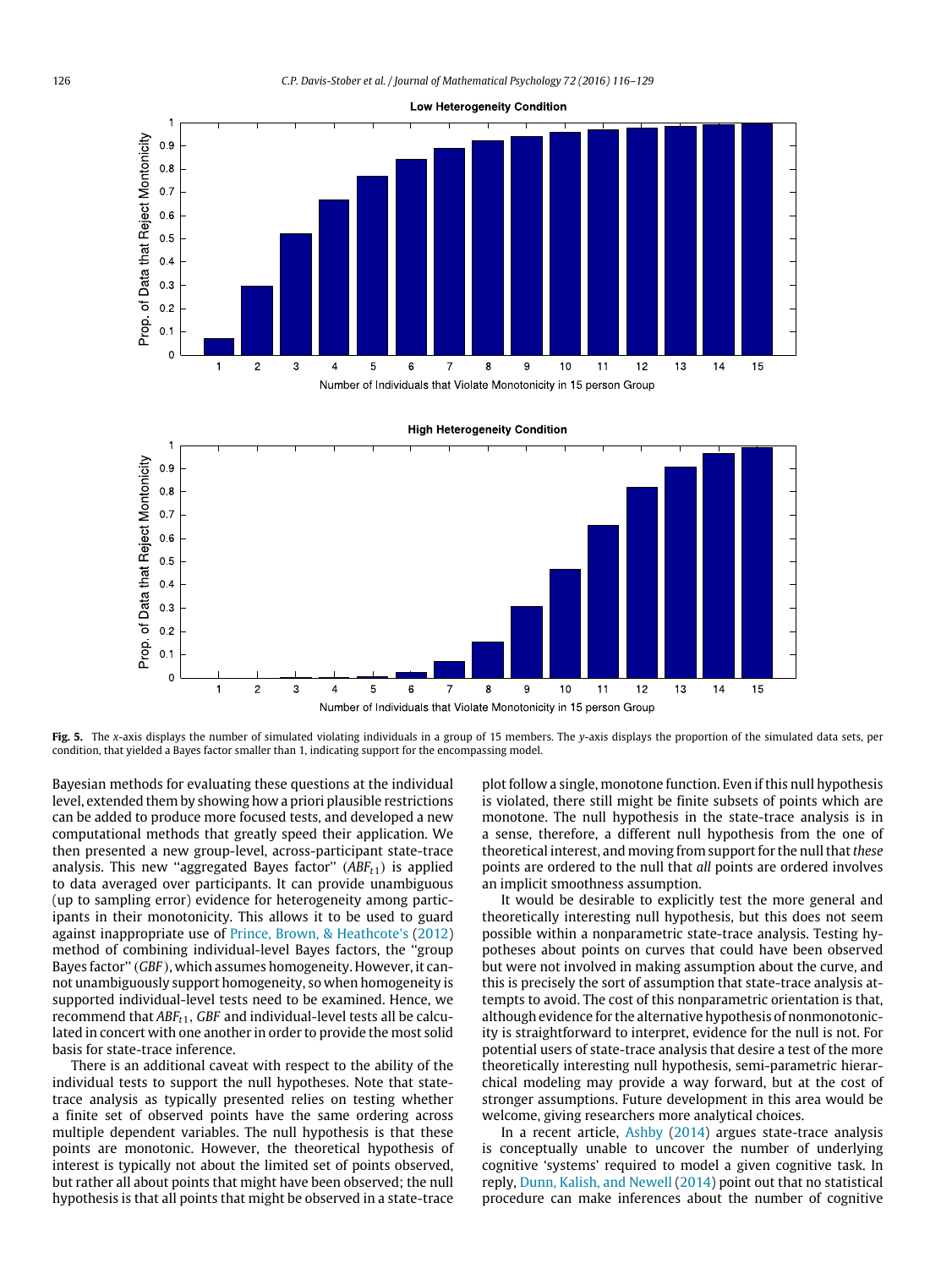systems, because the concept of a system is not appropriately defined. They also assert that the logic of state trace analysis is sound, as it does allow for rigorous inference about the number of latent variables required to model a particular behavior. Examples generated by [Ashby](#page-12-13) [\(2014\)](#page-12-13) appear to contradict this assertion because they violate the fundamental assumption made by statetrace analysis, that the mapping between latent and manifest variables is monotonic. Although this assumption is often true in cognitive models, the examples provided by [Ashby](#page-12-13) [\(2014\)](#page-12-13), some of which concern latent variables related to decision criteria, underline the fact that it is not always true. As long as care is taken on this point, we agree with Dunn et al. that state-trace analysis can provide valid inferences about the number of parameters needed to model a particular behavior. Hence, we believe it provides valuable and relatively assumption-free guidance about the application of Occam's razor in theory testing and development.

Because it is important to develop parsimonious theories, we believe Bayesian methods – which do not have the bias against simplicity inherit in frequentist null-hypothesis tests – are an ideal means of inference about state-trace plots. Some researchers may feel cautious about using Bayesian methods because they require specification of a prior. In contrast, we see the ability to systematically incorporate prior knowledge into inference as a distinct advantage. [Prince,](#page-13-1) [Brown,](#page-13-1) [and](#page-13-1) [Heathcote](#page-13-1) [\(2012\)](#page-13-1) provided one demonstration of the utility of this advantage, by incorporating a ''trace model'' prior (i.e., the assumption that a third manipulation, the trace factor, has a monotonic effect) into their inference. As we demonstrated here, this avoids spurious inflation of the evidence supporting a one-dimensional explanation of the interaction between state and dimension factors by conflating it with evidence supporting the trace model. We then extended Prince et al.'s methods, showing how to incorporate additional prior assumptions, including above-chance performance and a restriction on the ordering produced by the dimension factor. Our example analysis demonstrated that assuming these extra priors provided a clearer answer to a psychological question, whether change detection involved verbal recoding. We argued that both proponents and opponents of verbal recoding are likely to agree on these priors, just as they are likely to agree on the trace prior, because they are orthogonal to their point of disagreement. Hence, it is both uncontroversial and advantageous to incorporate all of these points of prior agreement in order to produce more focused inferences about the issue at hand.

One reason that researchers could feel caution about specifying priors is that they may not have strong grounds for a quantitative specification (e.g., an effect of a particular magnitude or set of magnitudes). Fortunately, this is not an issue with respect to the ordinal priors relevant to state-trace analysis. In supplementary material (see [Appendix B\)](#page-12-6) we provide general-purpose R functions that enable users to impose arbitrary prior orders on some or all of the levels of both the trace and dimension factors. This software complements and extends Prince [Prince,](#page-13-2) [Hawkins,](#page-13-2) [et al.'s](#page-13-2) [\(2012\)](#page-13-2) StateTrace package. It also incorporates the Laplace approximation, enabling accurate Bayes factors to be calculated in seconds rather than overnight. Together, this functionality provides a comprehensive and fairly general purpose<sup>[3](#page-11-0)</sup> approach to state-trace inference with binary dependent variables.

Being able to specify more nuanced ordinal priors also addresses another potential objection to [Prince,](#page-13-3) [Brown,](#page-13-3) [&](#page-13-3) [Heathcote's](#page-13-3) [\(2012\)](#page-13-3) approach to inference, that it relies on a uniform prior assumption under which all orders are equally likely. We believe that in some cases this sort of prior is desirable. For example, in larger designs there may still be a number of ways that the full set of points in a state-trace plot can be ordered even after trace and dimension assumptions have been imposed. These depend on the quantitative effect sizes associated with the magnitudes of differences between factor levels. Unless researchers have prior quantitative empirical results or theoretical models that generate quantitative priors it seems to us quite reasonable to assume all orders are equally likely a priori. However, wherever prior constraint can be placed on orders in a way that is orthogonal to the research question addressed by state-trace data – as was the case in our example analysis – we strongly encourage researchers to make use of them. In this way they are afforded two of the major advantages of Bayesian analysis, systematic incorporation of prior knowledge and even-handed inference that can provide evidence for simpler models (i.e., that can accept a null model) as well as evidence for more complex models.

A weakness of state-trace analysis is that it is difficult to apply to averaged data. This is because averaging distorts ordinal relationships, a fact that has been appreciated at least since the articulation of the classic Condorcet voting paradox [\(Condorcet,](#page-12-7) [1785\)](#page-12-7). [Prince,](#page-13-1) [Brown,](#page-13-1) [and](#page-13-1) [Heathcote](#page-13-1) [\(2012\)](#page-13-1) noted that averaging is particularly problematic for state-trace analysis, and so advocated individual-level analysis and group-level analysis by taking the product of individual-participant Bayes factors (i.e. the *GBF* ). However, their approach to group-level analysis makes the strong assumption that groups are homogeneous, with either all participants being monotonic or all participants being nonmonotonic. The aggregated Bayes factor based on averaged data that we developed here provides a test of the assumption that all participants are monotonic. This test is limited, because it can (up to sampling error) reject homogeneity of monotonicity but not affirm it, at least not in a strong sense [\(Regenwetter,](#page-13-32) [Dana](#page-13-32) [et al.,](#page-13-32) [2011\)](#page-13-32). However, we argued that an apparent alternative solution, hierarchical modeling, is not viable without accepting an alternative limitation, sacrificing the largely assumption-free nature of state-trace analysis. Hence, we believe that our approach, testing averaged data using the properties of convex polytopes, combined with [Prince,](#page-13-3) [Brown,](#page-13-3) [&](#page-13-3) [Heathcote's](#page-13-3) [\(2012\)](#page-13-3) group Bayes factor represents a useful approach.

The methods that we used to develop the test of averaged data could also be extended to test homogeneity of non-monotonicity. That is, one could also consider the model formed by the convex hull of the set of all non-monotonic relations on the  $\theta$  values. Such a test, if rejected, could provide evidence for whether at least one individual supports monotonicity. As with the previous analysis, we would proceed by using PORTA to calculate the facet-defining inequalities for the convex hull of all such non-monotonic relations. We would then apply the order-restricted Bayes methodology described above. This route would provide another test of heterogeneity, this time from the perspective of all individuals satisfying non-monotonic relationships. As before, should this model be satisfied, due to the averaging problem, this test could not confirm homogeneous non-monotonicity across individuals.

Tests of membership in convex hulls might conceivably be carried out by the same fast Laplace methods that we used to set unions of orders. Because only computation need only be carried out for the group rather than each participant sampling methods are not particularly burdensome, and we have not yet explored this possibility. However, this issue may become more pressing when testing homogeneity of non-monotonicity as the set of all non-monotonic orders can be much larger than the set

<span id="page-11-0"></span>One practical restriction that remains concerns the number of points in the state-trace plot (*n*). Our computational methods first enumerate the *n*! permutations of these points, then cull them to obtain the subset following the trace-model order. This method works in a reasonable time for designs with up to 10 points (i.e., a 5 trace level by 2 dimension level design, which has 3628,800 permutations), and the number of integrations required also remains manageable (e.g., there are 252 trace-model orders for the 5  $\times$  2 design and 1680 for a 3  $\times$  3 design). However, a more efficient method that directly generates the trace-model subset will be required for larger designs.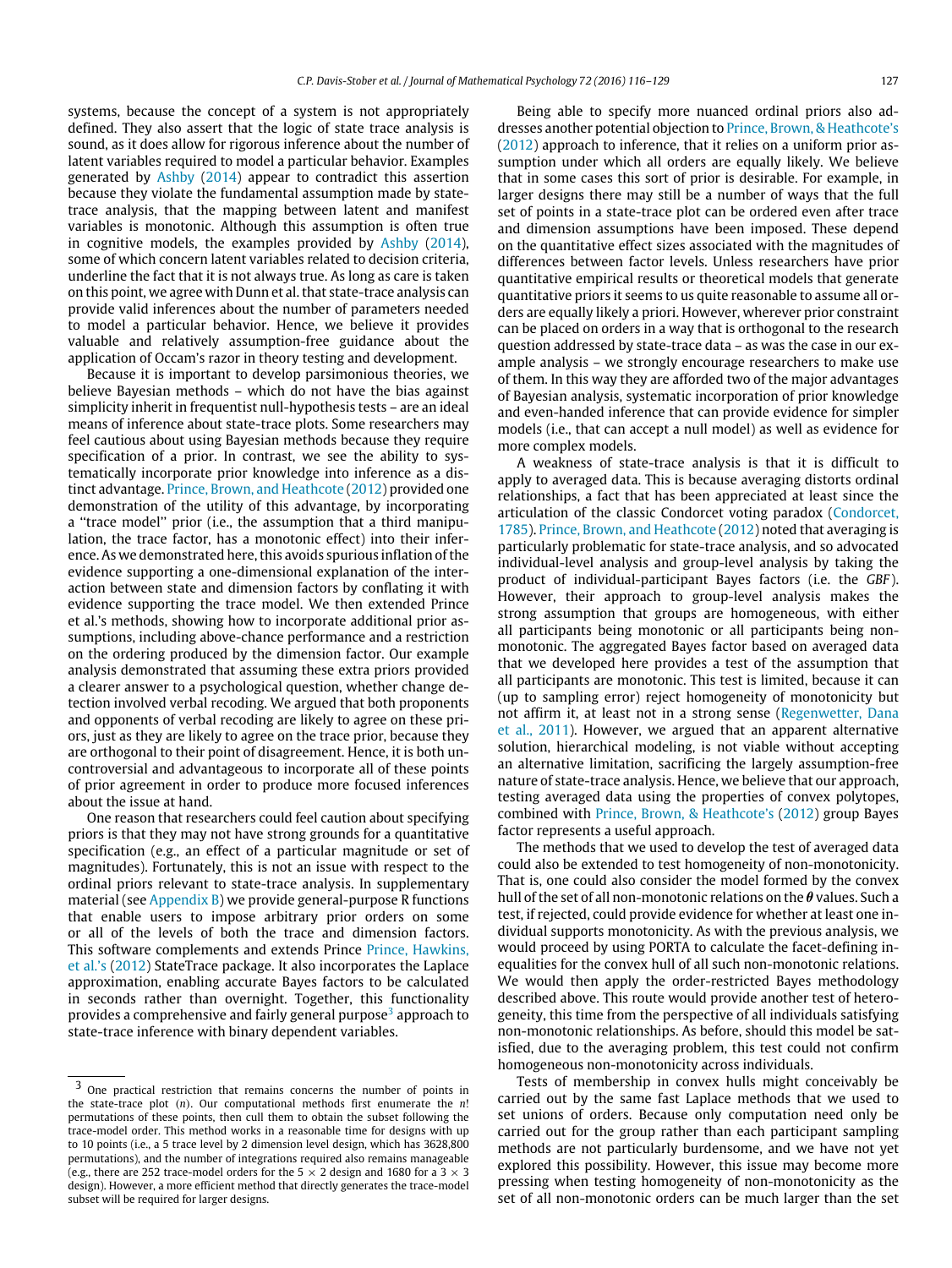of all monotonic orders. This issue aside, one might consider a further extension, building on the first, by computing a Bayes factor directly comparing the convex hull of all viable monotonic orders to that of the convex hull of all non-monotonic relationships. This Bayes factor pits the same models against each other as the *GBF* , but based average rather than individual data, and so makes the same assumption of group homogeneity. More broadly, we note that all mixture models formulated by taking the convex hull of specified orders will necessarily be nested within the linear ordering polytope — as the linear ordering polytope is defined as the convex hull over all linear orders. Future work could explore connections between the polytopes considered in our state-trace analysis and the well-studied facet structure of the linear ordering polytope (e.g., [Fishburn,](#page-13-33) [1992;](#page-13-33) [Suck,](#page-13-34) [1992\)](#page-13-34).

## **Acknowledgments**

Heathcote and Morey were supported by ARC Discovery Project DP110100234 and Heathcote by DP120102907. Davis-Stober was supported by National Science Foundation grant (SES-1459866, PI: Davis-Stober). We would like to thank Dr. E-J. Wagenmakers and two referees for their helpful comments and suggestions. Any errors or inconsistencies are the sole responsibility of the authors.

# <span id="page-12-10"></span>**Appendix A**

Below is PORTA output for the facet-defining description of the monotonicity mixture model over Orders 2–19 from [Table 1.](#page-8-0) Each  $x_i$  variable in the below inequalities refers to  $\theta_i$  in our model. For example, row (2) corresponds to the linear inequality,  $-\theta_2 \leq 0$ .

```
DIM = 12VALID
1 1 1 1 1 1 1 1 1 1 1 1
INEQUALITIES_SECTION
(1) -x1 \leq 0( 2) -x2 \leq 0(3) -x7 \leq 0(4) -x8 \leq 0( 5) +x11-x12 \le 0<br>( 6) +x9-x10 \le 0+x9-x10 \leq 0<br>
(x7) +x8-x10 \leq 0( 7) +x8 - x10 \leq 0( 8) +x8 -x11 \leq 0( 9) +x7 - x9 \leq 0( 10) +x7 -x12 \leq 0<br>( 11) +x5-x6 \leq 0( 11) +x5-x6 \leq 0(12) +x3-x4 \leq 0( 13) +x2 -x4 \leq 0( 14) +x2 -x5 \leq 0(15) +x1 -x3 \leq 0(16) +x1 -x6 \leq 0(x + x12 \leq 1<br>
(x + x10 \leq x10)<br>
(x + x10 \leq 1(18) +x10 \leq 1( 19) +x6 \leq 1( 20) +x4 \leq 1(21) -x1 +x5 +x7 -x11 \leq 1(22) -x1+x2 +x7-x8 \leq 1( 23) -x2+x3 +x8-x9 \leq 1(24) -x3 +x6 +x9 -x12 \le 1<br>(-25) -x3 +x5 +x9 -x11 \le 1(25) -x3 +x5 +x9 -x11 \leq 1(26) -x4 +x6 +x10 -x12 \le 1<br>(-27) -x4+x5 +x10-x11 \le 1(27) -x4+x5 +x10-x11(28) +x4-x5 -x10+x11 \leq 1(29) +x4 -x6 -x10 +x12 \le 1<br>(-30) +x3 -x5 -x9 +x11 \le 1(30) +x3 -x5 -x9 +x11 \leq 1( 31) +x3 - x6 -x9 +x12 \leq 1
```

|            | (32) | +x2-x3           |     | -x8+x9 |        | $\leq$ 1 |
|------------|------|------------------|-----|--------|--------|----------|
|            |      | $(33) + x1 - x2$ |     | -x7+x8 |        | $\leq$ 1 |
|            |      | $(34) + x1$      | -x5 | $-x7$  | $+x11$ | $\leq$ 1 |
| <b>END</b> |      |                  |     |        |        |          |

Below is PORTA output for the facet-defining description of the monotonicity mixture model over Orders 2–5 from [Table 1.](#page-8-0) Each *x<sup>i</sup>* variable in the below inequalities refers to  $\theta_i$  in our model.

 $DIM = 12$ 

VALID 0 0 0 0 0 0 1 1 1 1 1 1 INEQUALITIES\_SECTION

|          |      | INDQVIIDIIIDD_DOOIION |                        |           |
|----------|------|-----------------------|------------------------|-----------|
| $\left($ |      | $1) -x1$              |                        | $\leq -0$ |
| C        | 2)   |                       | $-x7$                  | $\leq 0$  |
| (        | 3)   |                       | $+x11-x12 \le 0$       |           |
| (        | 4)   |                       | $+x10$<br>$-x12 \le 0$ |           |
| (        | 5)   |                       | +x9-x10                | $\leq$ 0  |
| (        | 6)   |                       | $+x9 - x11 \le 0$      |           |
| (        | 7)   |                       | $-x10$<br>$+x8$        | $\leq$ 0  |
| (        | 8)   |                       | $+x8$<br>-x11          | $\leq$ 0  |
| (        | - 9) |                       | $+x7 - x8$             | $\leq$ 0  |
| (        | 10)  |                       | +x7 -x9                | $\leq$ 0  |
|          | (11) | +x5-x6                |                        | $\leq 0$  |
|          | (12) | $+x4$ $-x6$           |                        | $\leq 0$  |
|          | (13) | $+x3-x4$              |                        | $\leq 0$  |
|          | (14) | $+x3 - x5$            |                        | $\leq$ 0  |
|          | (15) | $+x2 - x4$            |                        | $\leq 0$  |
|          | (16) | $+x2$<br>-x5          |                        | $\leq 0$  |
|          |      | $(17) + x1-x2$        |                        | $\leq -0$ |
|          |      | $(18) +x1 -x3$        |                        | $\leq 0$  |
|          | (19) |                       | $+x12 \leq 1$          |           |
|          | (20) | $+x6$                 |                        | $\leq 1$  |
|          | (21) | $-x2+x3$              | $+x8-x9$               | $\leq 1$  |
|          | (22) | -x4+x5                | $+x10-x11$             | $\leq$ 1  |
|          | (23) | +x4-x5                | $-x10+x11$             | $\leq$ 1  |
|          | (24) | $+x2-x3$              | $-x8+x9$               | $\leq -1$ |
|          | END  |                       |                        |           |

## <span id="page-12-6"></span>**Appendix B. Supplementary data**

Supplementary material related to this article can be found online at [http://dx.doi.org/10.1016/j.jmp.2015.08.004.](http://dx.doi.org/10.1016/j.jmp.2015.08.004)

# **References**

<span id="page-12-13"></span>Ashby, F. G. [\(2014\). Is state-trace analysis an appropriate tool for assessing the](http://refhub.elsevier.com/S0022-2496(15)00052-8/sbref1) number of cognitive systems? *Psychonomic Bulletin & Review*, *21*(4), 935–946.

- <span id="page-12-0"></span>Bamber, D. [\(1979\). State-trace analysis: A method of testing simple theories of](http://refhub.elsevier.com/S0022-2496(15)00052-8/sbref2) causation. *Journal of Mathematical Psychology*, *19*(2), 137–181.
- <span id="page-12-11"></span>Birnbaum, M. H. [\(2011\). Testing mixture models of transitive preference: Comment](http://refhub.elsevier.com/S0022-2496(15)00052-8/sbref3) on Regenwetter, Dana, and Davis-Stober. *Psychological Review*, *118*(1), 675–683. Bogartz, R. S. [\(1976\). On the meaning of statistical interactions.](http://refhub.elsevier.com/S0022-2496(15)00052-8/sbref4) *Journal of*
- <span id="page-12-1"></span>*Experimental Child Psychology*, *22*, 178–183.
- <span id="page-12-8"></span>Boyd, S., & Vandenberghe, L. (2004). *Convex optimization*[. Cambridge University](http://refhub.elsevier.com/S0022-2496(15)00052-8/sbref5) Press.
- <span id="page-12-3"></span>Busey, T. A., Tunnicliff, J., Loftus, G. R., & Loftus, E. F. (2000). Accounts of the con[fidence-accuracy relation in recognition memory.](http://refhub.elsevier.com/S0022-2496(15)00052-8/sbref6) *Psychonomic Bulletin & Review*, *7*(1), 26–48.
- <span id="page-12-9"></span>Christof, T., Löbel, A., & Stoer, M. (1997). Porta-polyhedron representation transformation algorithm. Software package, available for download at [http://www.zib.de/Optimization/Software/Porta.](http://www.zib.de/Optimization/Software/Porta)
- <span id="page-12-7"></span>Condorcet, M. (1785). Essai sur l'application de l'analyse à la probabilité de décisions rendues à la pluralité de voix, Imprimerie royal, Paris.
- <span id="page-12-12"></span>Davis-Stober, C. P. [\(2012\). A lexicographic semiorder polytope and probabilistic](http://refhub.elsevier.com/S0022-2496(15)00052-8/sbref9) representations of choice. *Journal of Mathematical Psychology*, *56*(2), 86–94.
- <span id="page-12-4"></span>Dunn, J. C. [\(2008\). The dimensionality of the remember-know task: A state-trace](http://refhub.elsevier.com/S0022-2496(15)00052-8/sbref10) analysis. *Psychological Review*, *115*(2), 426–446.
- <span id="page-12-14"></span>Dunn, J. C., Kalish, M. L., & Newell, B. R. (2014). State-trace analysis can be an ap[propriate tool for assessing the number of cognitive systems: A reply to](http://refhub.elsevier.com/S0022-2496(15)00052-8/sbref11) Ashby. *Psychonomic Bulletin & Review*, *21*(4), 947–954.

<span id="page-12-2"></span>Dunn, J. C., & Kirsner, K. [\(1988\). Discovering functionally independent mental](http://refhub.elsevier.com/S0022-2496(15)00052-8/sbref12) processes: the principle of reversed association. *Psychological Review*, *95*(1), 91.

<span id="page-12-5"></span>Dunn, J. C., & Kirsner, K. [\(2003\). What can we infer from double dissociations?](http://refhub.elsevier.com/S0022-2496(15)00052-8/sbref13) *Cortex*, *39*(1), 1–7.